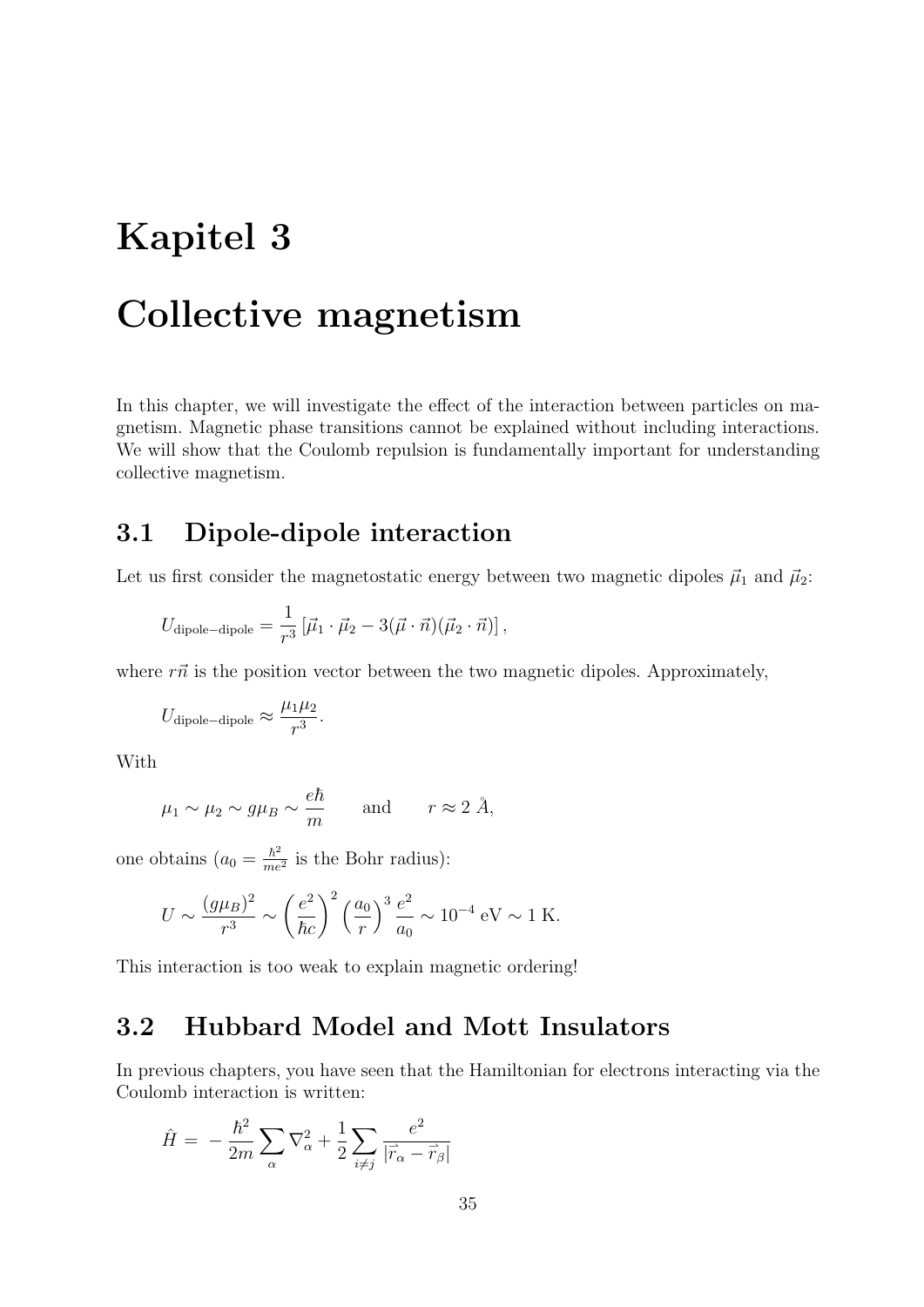An approximation of this Hamiltonian was motivated by John Hubbard in a series of papers from 1963 to 1967 entitled "Electron Correlations in Narrow Energy Bands".

Consider a crystal of Hydrogen atoms, where there is only one electron per atom (on average), and only the lowest electronic band is half-filled. Hubbard asked what would happen as we increase the distance between atoms by stretching the lattice? In this limit, the electron density would become increasingly localized around the atomic cores, which we label by an index *i*. Since the strength Coulomb repulsion decreases with distance between electrons as  $1/|r_{\alpha}-r_{\beta}|$ , the interaction is much stronger for two electrons occupying the same atomic site, compared to electrons occupying different sites.

This motivates an approximation, known as the Hubbard model, where we consider only short-ranged on-site Coulomb interactions:

$$
\hat{H} = \sum_{\vec{k},\sigma} \varepsilon_{\vec{k}} c_{\vec{k}\sigma}^{\dagger} c_{\vec{k}\sigma} + U \sum_{i} c_{i\uparrow}^{\dagger} c_{i\uparrow} c_{i\downarrow}^{\dagger} c_{i\downarrow}
$$
\n
$$
= t \sum_{i,\sigma} \sum_{\text{n.n. } \delta} c_{i\sigma}^{\dagger} c_{i+\delta,\sigma} + U \sum_{i} c_{i\uparrow}^{\dagger} c_{i\uparrow} c_{i\downarrow}^{\dagger} c_{i\downarrow},
$$

where

$$
c_{i\sigma} = \frac{1}{\sqrt{N}} \sum_{\vec{k}} e^{i\vec{k}\vec{R}_i} c_{\vec{k}\sigma}, \qquad c_{i\sigma}^{\dagger} = \frac{1}{\sqrt{N}} \sum_{\vec{k}} e^{-i\vec{k}\vec{R}_i} c_{\vec{k}\sigma}^{\dagger}
$$

Let us consider the ground state of this Hamiltonian in different limits.

1. Limit  $U/t \rightarrow 0$ :

In the limit of weak electron-electron interactions, the ground state is analogous to the non-interacting electron gas. We fill the single-particle states up to the Fermi wavevector:

$$
|\Psi_0\rangle = \prod_{k \le k_F} c_{k\uparrow}^\dagger c_{k\downarrow}^\dagger |\text{Vacuum}\rangle
$$

Note that this ground state is unique. Since there are no interactions between electrons, their positions are not correlated with eachother. Each atomic site has a 1/4 probability of being either (i) empty, (ii) occupied with a single spin-up electron, (iii) occupied with a single spin-down electron, or (iv) occupied with two electrons. For this reason  $\langle c_{i\uparrow}^{\dagger} c_{i\uparrow} c_{i\downarrow}^{\dagger} c_{i\downarrow} \rangle = 1/4$ , and the average interaction energy is  $NU/4$ . The variational energy of this state with respect to the Hubbard model is:

$$
E_0 \equiv \langle \Psi_0 | \hat{H} | \Psi_0 \rangle = 2 \sum_{k < k_F} \varepsilon_k + \frac{NU}{4}
$$

2. Limit  $U/t \to \infty$ :

In the limit of strong electron-electron interactions, the ground state is now different. Since it is very expensive to place two electrons at the same atomic site, the ground state should contain no sites that are doubly occupied. Instead, every (Hydrogen)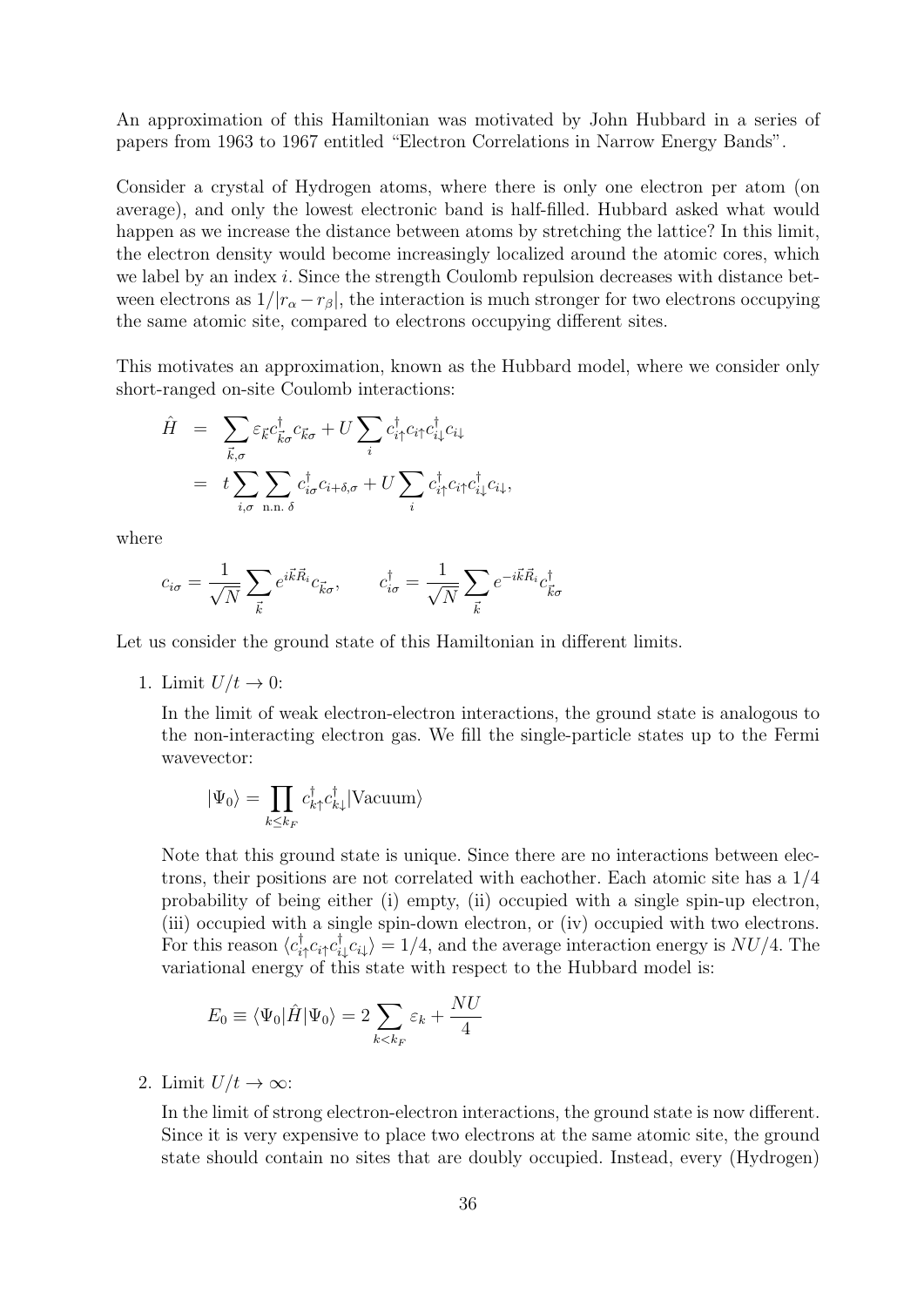site should contain exactly one electron. The ground state wavefunction should now be written:

$$
|\Psi_\infty\rangle = \prod_{i,\sigma_i} c_{i,\sigma_i}^\dagger |\text{Vacuum}\rangle
$$

where we have now used electron operators in real space, instead of *k*-space. The variational energy of this state is:

$$
E_{\infty} \equiv \langle \Psi_{\infty} | \hat{H} | \Psi_{\infty} \rangle = 0
$$

Both the kinetic and potential energies are zero.

Note that this wavefunction is not unique! We have placed one electron at each site, but we have not specified their spin orientation. In the limit  $U/t \to \infty$ , all spin configurations are degenerate, so the ground state has an overall degeneracy  $2^N$ .

We will see later that this degeneracy is lifted by magnetic interactions!

Before continuing, let us consider the electronic properties of the above states.

In the limit  $U/t \to 0$ , the solution describes a metal, which may have a finite electrical conductivity.

For the limit  $U/t \to \infty$ , interactions make the transport of electrons energetically costly, and the model describes an electrical insulator with vanishing electrical conductivity. This type of insulator is known as a "Mott insulator" after the work of Sir Nevill Francis Mott, who was one of the first to recognize the possibility of insulators driven by electronic repulsion. He shared the 1977 Nobel prize in Physics for "fundamental theoretical investigations of the electronic structure of magnetic and disordered systems".

We can estimate the critical value of *U* where there is a phase transition between the metallic and Mott insulating states by setting  $E_0 = E_{\infty}$ . Thus, we can estimate:

$$
U_c \approx \frac{8}{N} \sum_{k \le k_F} \varepsilon_k \approx W
$$

where  $W = \max(\varepsilon_k) - \min(\varepsilon_k)$  is the electronic bandwidth.

### 3.3 Exchange interaction between localized spins

In the previous section, we saw that the ground states of the Mott insulator in the  $U/t \rightarrow \infty$  limit has a 2<sup>*N*</sup>-fold spin degeneracy. These states correspond to all possible states with exactly one electron at every site, with different spin configurations.

In this section, we consider how this degeneracy is lifted by "exchange interactions" between spins. These interactions are completely quantum mechanical effects that arise from the fact that electrons are fermions.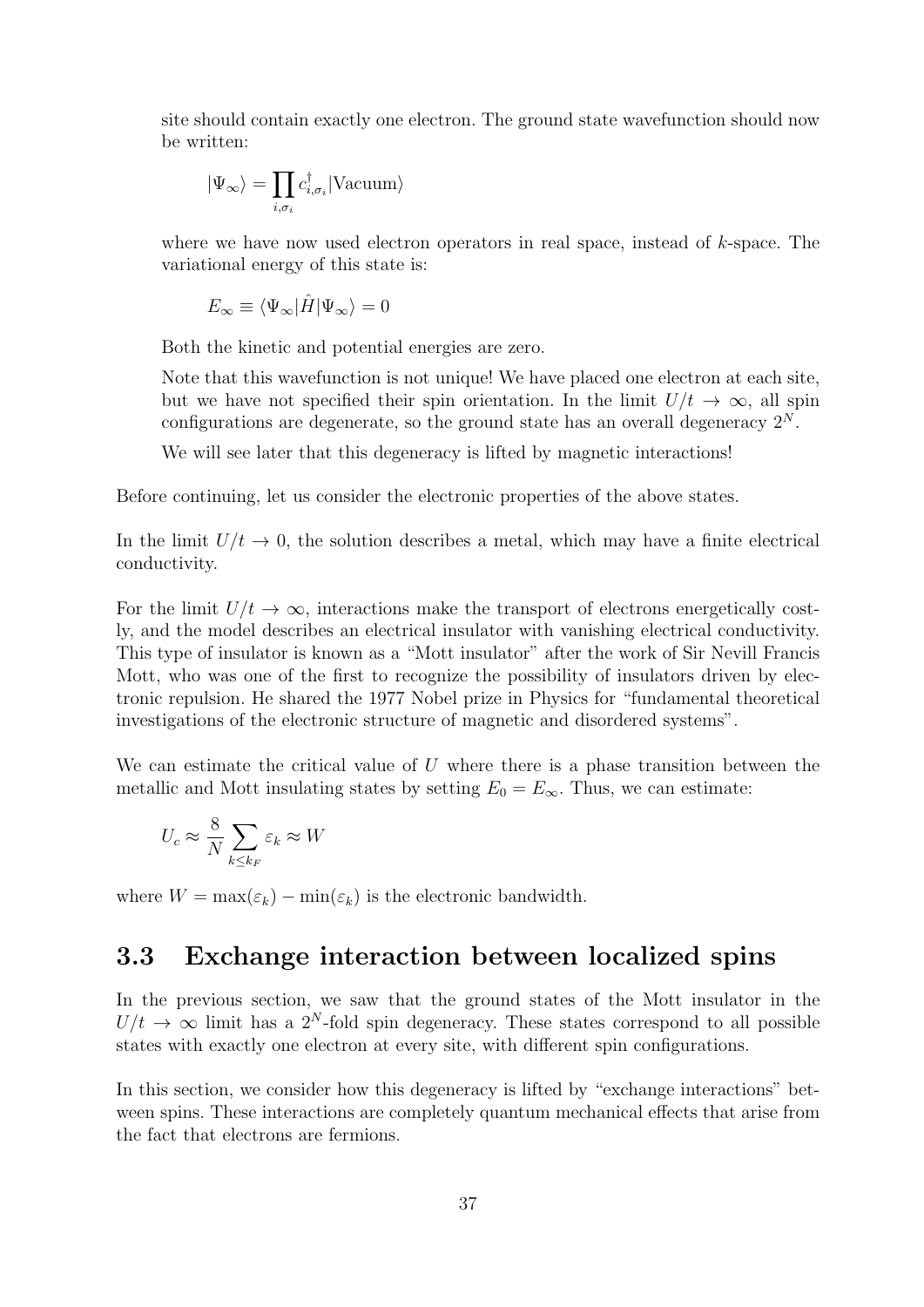Our strategy will be to divide the Hubbard Hamiltonian as:

$$
\hat{H} = \hat{H}_0 + \hat{H}_1 \quad , \quad \hat{H}_0 = U \sum_i c_{i\uparrow}^\dagger c_{i\uparrow} c_{i\downarrow}^\dagger c_{i\downarrow} \quad , \quad \hat{H}_1 = t \sum_{i,\sigma} \sum_{\mathbf{n}.\mathbf{n}} c_{i\sigma}^\dagger c_{i+\delta,\sigma}
$$

and treat the hopping as a perturbation. We will calculate the corrections to the energies of the  $2^N$  ground states up to second order in  $H_1$ . The wavefunctions  $|\Phi_n\rangle$  are eigenstates of  $\hat{H}_0$ , with zeroth order energies  $E_n^0 = \langle \Phi_n | \hat{H}_0 | \Phi_n \rangle$ . The perturbed energies are:

$$
E_n \approx \langle \Phi_n | \hat{H}_0 + \hat{H}_1 | \Phi_n \rangle + \sum_{m \neq n} \frac{\langle \Phi_n | \hat{H}_1 | \Phi_m \rangle \langle \Phi_m | \hat{H}_1 | \Phi_n \rangle}{E_n^0 - E_m^0} + \dots
$$

where  $E_n^0 = 0$  and  $\langle \Phi_n | \hat{H}_1 | \Phi_n \rangle = 0$  for all states with exactly one electron per site.

Why do we expect the second order correction to split the spin degeneracy?

Note that  $H_1$  hops an electron to a neighbor site. If we apply this operator to a state with all spins parallel (i.e.  $\langle S_{tot}^z \rangle = \pm N/2$ ), it annihilates the state, because two electrons with the same spin cannot occupy the same atomic site since they are fermions. For example:

$$
\hat{H}_1 | \uparrow \uparrow \uparrow ... \uparrow \rangle \equiv \hat{H}_1 \prod_{i=1}^N c_{i,\uparrow}^{\dagger} | \text{Vacuum} \rangle = 0
$$

Therefore, there is no second order energy correction for such states. In contrast, if we apply the hopping operator to a state with spins antiparallel along a particular bond, we can access an excited state with a double occupancy (with zeroth order energy  $= U$ ). For example:

$$
c_{1,\uparrow}^{\dagger}c_{2,\uparrow}|\downarrow\uparrow\uparrow\ldots\uparrow\rangle = c_{1,\uparrow}^{\dagger}c_{2,\uparrow}c_{1,\downarrow}^{\dagger}\prod_{i=2}^{N}c_{i,\uparrow}^{\dagger}|\mathrm{Vacuum}\rangle = c_{1,\downarrow}^{\dagger}c_{1,\uparrow}^{\dagger}\prod_{i=3}^{N}c_{i,\uparrow}^{\dagger}|\mathrm{Vacuum}\rangle \neq 0
$$

As a result, states with antiparallel spins do have finite energy corrections. This differencer generates an effective interaction between the spins and splits the spin degeneracy.

In order to calculate directly the Hamiltonian for the effective spin interactions, we first start with a more general formulation of perturbation theory where we put everything in terms of operators. Formally,

$$
\hat{H}_{\text{spin}} \approx \mathbb{P}(\hat{H}_0 + \hat{H}_1)\mathbb{P} + \mathbb{P}\hat{H}_1\mathbb{Q}(E_0 - \hat{H}_0)^{-1}\mathbb{Q}\hat{H}_1\mathbb{P} + \dots
$$

$$
\mathbb{P} = \sum_{n=1}^{2^N} |\Phi_n\rangle\langle\Phi_n| \qquad , \qquad \mathbb{Q} = 1 - \mathbb{P} = \sum_{n>2^N} |\Phi_n\rangle\langle\Phi_n|
$$

Here,  $\mathbb P$  is a projection operator, which sums only over the degenerate ground states of  $\hat{H}_0$  which have exactly one electron at every site, and  $E_0 = 0$ . Therefore, similar to above, we find that  $\mathbb{P}(\hat{H}_0 + \hat{H}_1)\mathbb{P} = 0$ . This leads to:

$$
\hat{H}_{\text{spin}} \approx \sum_{n,m>2^N} \sum_{i,\delta,\sigma} \sum_{j,\delta',\sigma'} \mathbb{P} \left( t c_{i\sigma}^\dagger c_{i+\delta,\sigma} \right) \, |\Phi_n\rangle \langle \Phi_n| \, (0 - \hat{H}_0)^{-1} \, |\Phi_m\rangle \langle \Phi_m| \, (t c_{j\sigma'}^\dagger c_{j+\delta',\sigma'}) \, \mathbb{P}
$$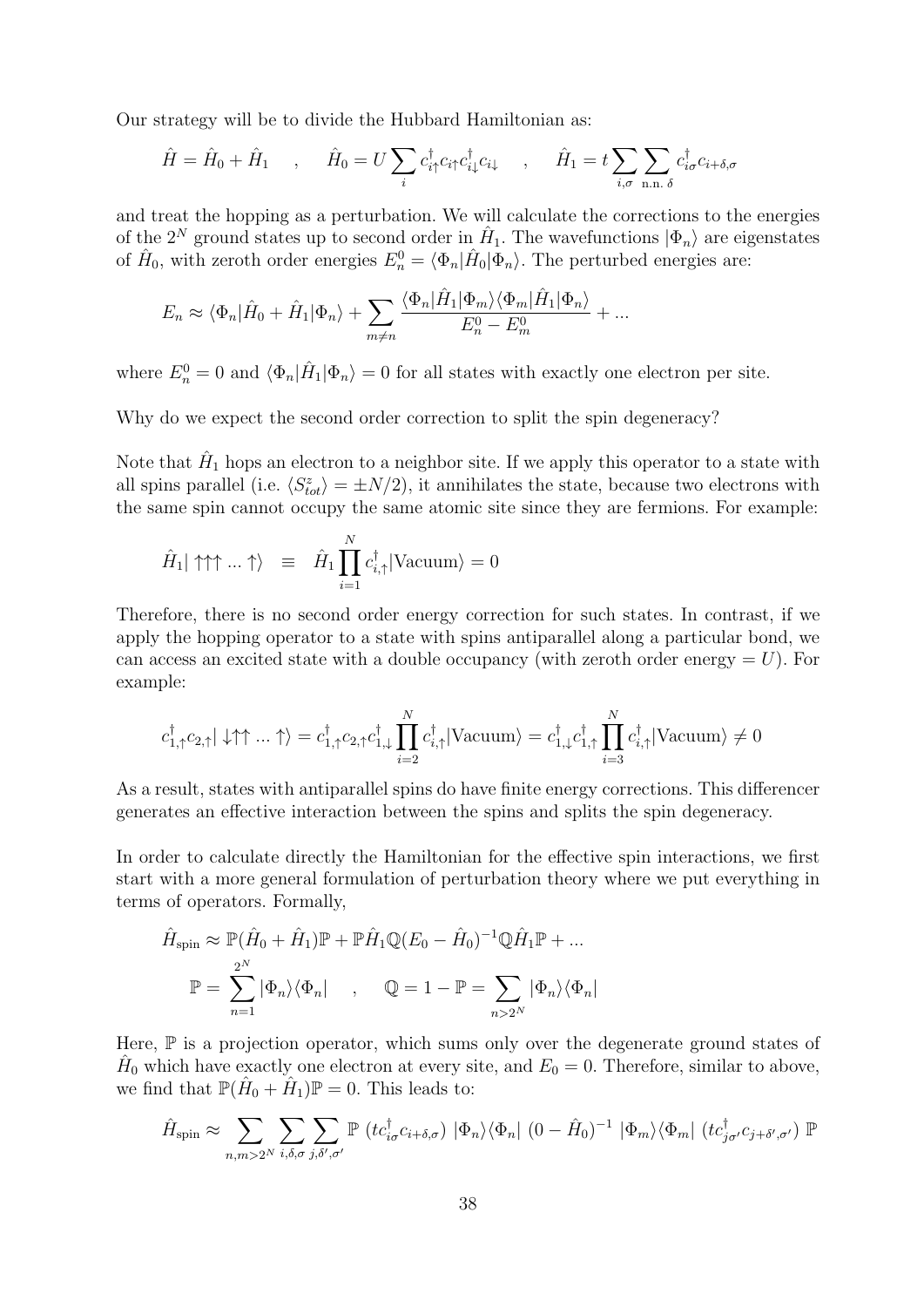Since  $|\Phi_n\rangle$  are eigenstates of  $\hat{H}_0$ , we have  $n = m$ . All excited states that are accessed by a single hop have  $n > 2^N$ , and have one site that is doubly occupied. For this reason, we may use  $\langle \Phi_n | \hat{H}_0 | \Phi_n \rangle = U$ . This leads to:

$$
\hat{H}_{\text{spin}} \approx -\frac{t^2}{U} \sum_{i,\delta,\sigma} \sum_{j,\delta',\sigma'} \mathbb{P} \left( c_{i\sigma}^{\dagger} c_{i+\delta,\sigma} \right) \left( c_{j\sigma'}^{\dagger} c_{j+\delta',\sigma'} \right) \mathbb{P}
$$

We can only connect back to the ground states if  $i = j + \delta'$  and  $i + \delta = j$ . This leads to:

$$
\hat{H}_{\text{spin}} \approx -\frac{t^2}{U} \sum_{i,\delta\sigma,\sigma'} \mathbb{P} c_{i\sigma}^{\dagger} c_{i+\delta,\sigma'} c_{i+\delta,\sigma'}^{\dagger} c_{i,\sigma'} \mathbb{P}
$$
\n
$$
= -\frac{t^2}{U} \sum_{i,\delta\sigma,\sigma'} \mathbb{P} c_{i\sigma}^{\dagger} c_{i,\sigma'} (\delta_{\sigma,\sigma'} - c_{i+\delta,\sigma'}^{\dagger} c_{i+\delta,\sigma}) \mathbb{P}
$$
\n
$$
= -\frac{t^2}{U} \sum_{i,\delta} \mathbb{P} (n_{i\uparrow} + n_{i\downarrow} - n_{i\uparrow} n_{i+\delta,\uparrow} - n_{i\downarrow} n_{i+\delta,\downarrow}
$$
\n
$$
-c_{i\uparrow}^{\dagger} c_{i,\downarrow} c_{i+\delta,\downarrow}^{\dagger} c_{i+\delta,\uparrow} - c_{i\downarrow}^{\dagger} c_{i,\uparrow} c_{i+\delta,\uparrow}^{\dagger} c_{i+\delta,\downarrow}) \mathbb{P}
$$
\n
$$
= -\frac{t^2}{U} \sum_{i,\delta} \mathbb{P} (n_{i\uparrow} + n_{i\downarrow} - \frac{1}{2} (n_{i\uparrow} + n_{i\downarrow}) (n_{i+\delta,\uparrow} + n_{i+\delta,\downarrow})
$$
\n
$$
- \frac{1}{2} (n_{i\uparrow} - n_{i\downarrow}) (n_{i+\delta,\uparrow} - n_{i+\delta,\downarrow})
$$
\n
$$
-c_{i\uparrow}^{\dagger} c_{i,\downarrow} c_{i+\delta,\uparrow}^{\dagger} - c_{i\downarrow}^{\dagger} c_{i+\delta,\uparrow} c_{i+\delta,\uparrow}^{\dagger} c_{i+\delta,\downarrow}) \mathbb{P}
$$

Let's rewrite these operators in terms of spin operators. We define:

$$
c_{i,\uparrow}^{\dagger} c_{i,\downarrow} \equiv S_i^+ \quad , \quad c_{i,\downarrow}^{\dagger} c_{i,\uparrow} \equiv S_i^- \quad , \quad S_i^x = \frac{1}{2} (S_i^+ + S_i^-) \quad , \quad S_i^y = \frac{1}{2i} (S_i^+ - S_i^-)
$$

$$
S_i^z = \frac{1}{2} (n_{i,\uparrow} - n_{i,\downarrow}) \quad , \quad n_i = n_{i,\uparrow} + n_{i,\downarrow}
$$

This gives:

$$
\hat{H}_{\text{spin}} \approx -\frac{t^2}{U} \sum_{i,\delta} \mathbb{P} \left( n_i - \frac{1}{2} n_i n_{i+\delta} - 2S_i^z S_{i+\delta}^z - S_i^+ S_{i+\delta}^- - S_i^- S_{i+\delta}^+ \right) \mathbb{P}
$$
\n
$$
= -\frac{t^2}{U} \sum_{i,\delta} \mathbb{P} \left( n_i - \frac{1}{2} n_i n_{i+\delta} - 2S_i^z S_{i+\delta}^z - 2S_i^x S_{i+\delta}^x - 2S_i^y S_{i+\delta}^y \right) \mathbb{P}
$$

At this point, we can note that  $\mathbb{P}n_i\mathbb{P} = 1$ , since all spin states have exactly one electron per site. In the summation, each pair of sites is double counted. If we sum over each nearest neighbour pair only once, we get:

$$
\hat{H}_{\text{spin}} \approx \frac{4t^2}{U} \sum_{\langle ij \rangle} \left( \vec{S}_i \cdot \vec{S}_j - \frac{1}{4} \right)
$$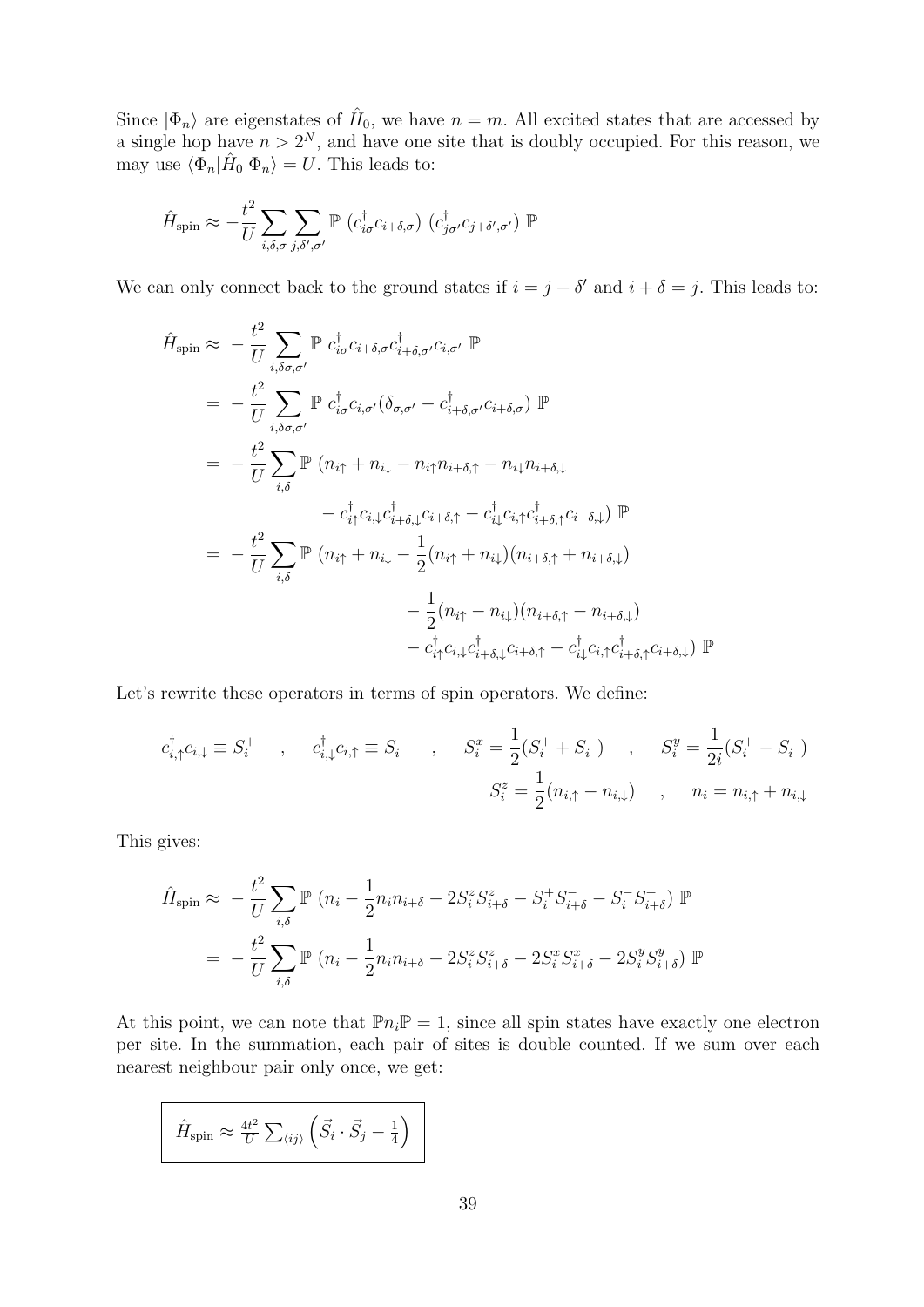which is called the Heisenberg Hamiltonian. If we consider the different spin configurations for a pair of sites, it is easy to see that this Hamiltonian favors singlet configurations since

$$
\left\{ \begin{array}{ccc} | \uparrow \uparrow \rangle & & \\ ( | \uparrow \downarrow \rangle + | \downarrow \uparrow \rangle ) \frac{1}{\sqrt{2}} \\ | \downarrow \downarrow \rangle & & \\ ( | \uparrow \downarrow \rangle - | \downarrow \uparrow \rangle ) / \sqrt{2} & \rightarrow & E_{\rm s} = \langle \vec{S}_i \cdot \vec{S}_j \rangle = -\frac{3}{4}. \end{array} \right.
$$

We can generalize the Heisenberg model:

$$
H = -J \sum_{\langle ij \rangle} \vec{S}_i \cdot \vec{S}_j.
$$

In the one-orbital Hubbard model at half-filling, the magnetic interactions are antiferromagnetic, corresponding to *J <* 0. For more elaborate models, it is also possible to have ferromagnetic interactions with *J >* 0.

For typical Mott insulator materials,  $U \sim 1 - 10$  eV, and  $t \sim 0.1 - 1$  eV. This leads to interactions  $|J| \sim 10 - 1000$  K. These are strong enough to explain magnetic ordering!!

Apart from the exchange interaction, there are other possible interactions that are also important for magnetism, like the so-called RKKY interaction. This interaction acts between localized magnetic moments through conduction electrons, namely, a localized spin couples to the spins of conduction electrons and the second localized spin "sees" the induced spin-polarization of the conduction electrons. The sign of this interaction can be both ferromagnetic and antiferromagnetic.

# 3.4 Heisenberg model and related lattice models for collective magnetism

We consider a Bravais lattice described by vectors  $\{\vec{R}_i\}$ . At each lattice site, we have a spin  $\vec{S}$  and a total momentum  $\vec{J} = \vec{L} + \vec{S}$ . This situation is characteristic to systems with partially filled *f*-shells, like Gd, EuO, *etc.*, or partially filled *d*-shells, like MnO, TiOCl, *etc.* (insulators and semiconductors). This does not apply to Fe, Co, Ni, *etc.*, since in those systems the 3*d* electrons are not localized and the collective magnetism is discussed in terms of band magnetism.

As was shown in the previous section, localized spins are described by the Hamiltonian

$$
H = -\sum_{\langle ij \rangle} J_{ij} \vec{S}_i \cdot \vec{S}_j + g \mu_B \sum_i \vec{B} \cdot \vec{S}_i.
$$

- *•* For *J >* 0 the system favors ferromagnetism and for *J <* 0 antiferromagnetism.
- In one dimension (1D), there is no phase transition to an ordered magnetic state due to quantum fluctuations.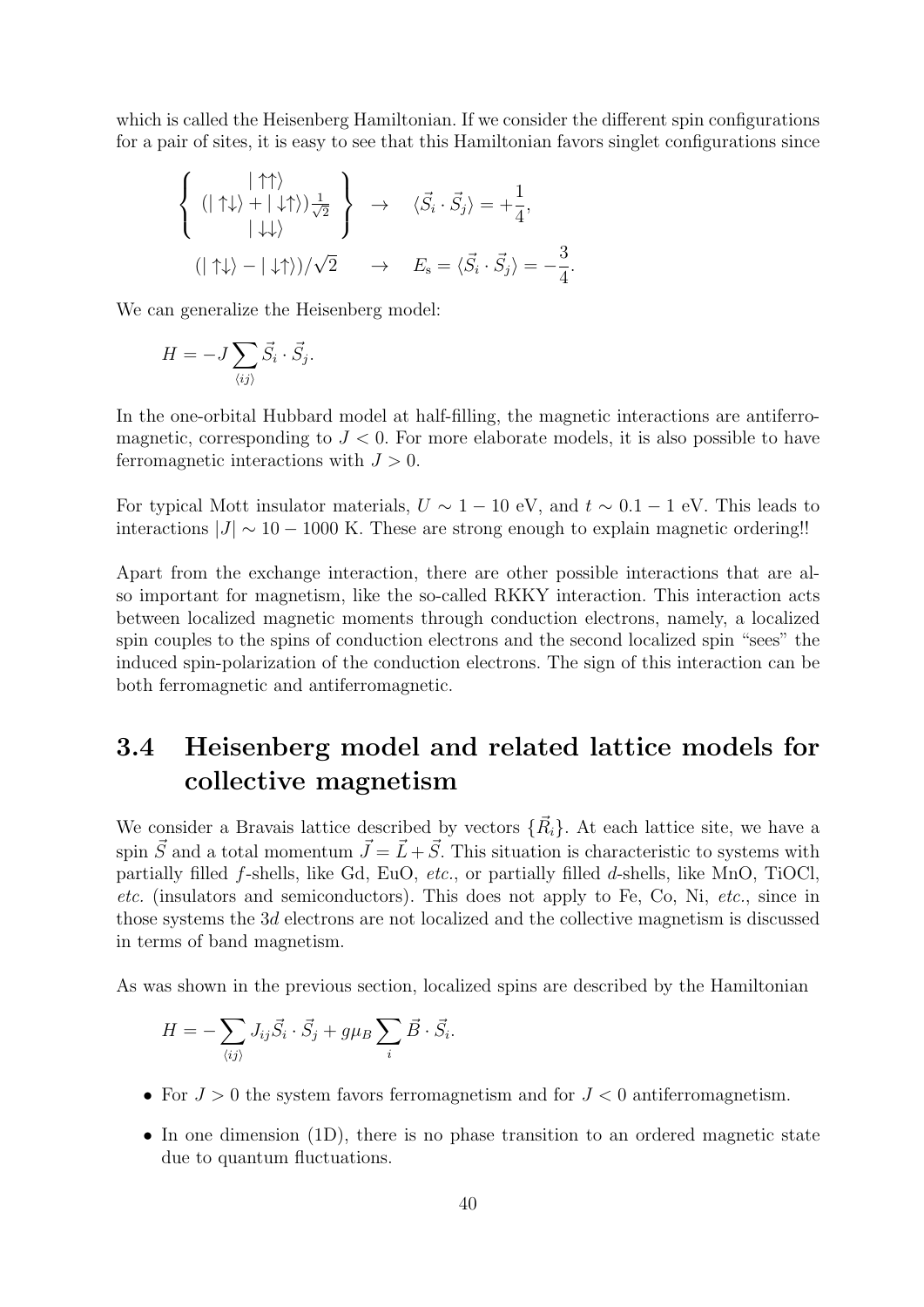- In one and two dimensions (2D), at finite temperatures the system doesn't show long range order (Mermin-Wagner theorem).
- concepts like frustration and spin glass behavior can be described by this Hamiltonian.

Let us consider special cases of the model.

(1) Ising model:

$$
H = -\sum_{\langle ij \rangle} J_{ij} S_i^z S_j^z + g \mu_B B \sum_i S_i^z.
$$

This model can be solved exactly in 1D and 2D. There is no phase transition in 1D at finite *T*, but the system undergoes a phase transition to an ordered state in 2D.

(2) *XY* -model:

$$
H = -\sum_{ij} J_{ij} (S_i^x S_j^x + S_i^y S_j^y) + g \mu_B \vec{B} \sum_i \vec{S}_i.
$$

The classical 2D XY-model has been much discussed because it does not exhibit long range order at finite *T*, but instead displays a "Berezinskii-Kosterlitz-Thouless transition" related to the behavior of topological defects. This discovery was partly the subject of the 2016 Nobel Prize in Physics.

The Heisenberg model and related models cannot be exactly solved in many cases. It is therefore useful to consider some approximations.

## 3.5 Mean-field theory for the Heisenberg model

We consider the ferromagnetic Heisenberg model in the presence of a magnetic field:

$$
H = \sum_{i} \left( -\sum_{j} J_{ij} \vec{S}_j + g \mu_B \vec{B} \right) \cdot \vec{S}_i.
$$

Formally, it has the form

$$
H = g\mu_B \sum_i \vec{B} \cdot \vec{S}_i,
$$

which corresponds to a system of "non-interacting" spins in the presence of a magnetic field  $\vec{\beta}$  given by

$$
\vec{\mathcal{B}} = -\sum_{j} \frac{J_{ij} \vec{S}_j}{g \mu_B} + \vec{B},
$$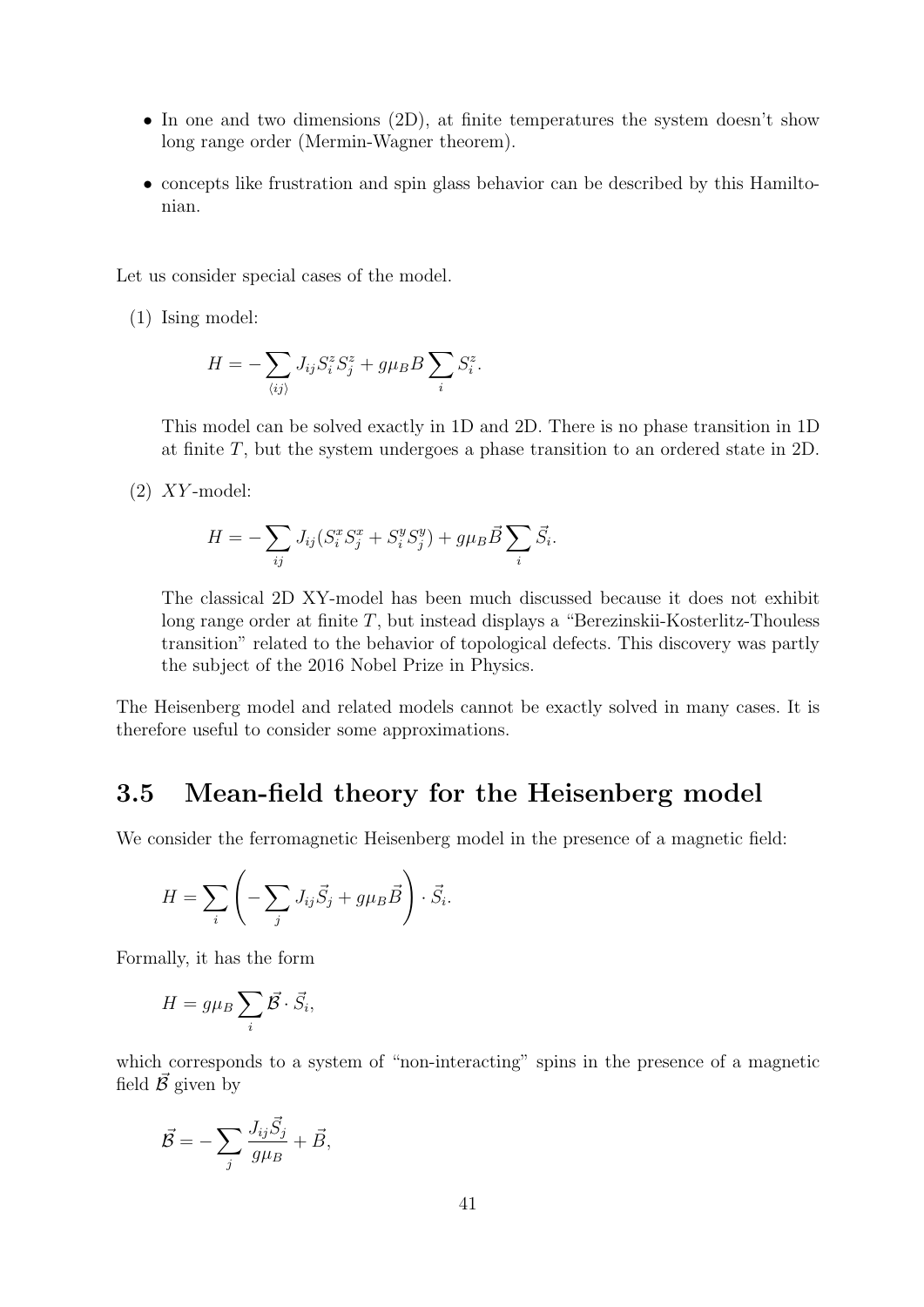with the peculiarity that  $\vec{\beta}$  contains the operators  $\vec{S}_j$ . In order to be able to treat the spins as "non-interacting", we substitute the operators  $\vec{S}_j$  by their average values  $\langle \vec{S}_j \rangle$  so that

$$
H_{\text{eff}} = \sum_{i} g \mu_B \vec{\mathcal{B}}_{\text{eff}} \cdot \vec{S}_i,
$$

with

$$
\vec{\mathcal{B}}_{\text{eff}} = \vec{B} - \sum_{j} \frac{J_{ij}}{g\mu_B} \langle \vec{S}_j \rangle.
$$

The idea behind this approximation is to consider the effect of interacting spins with a given spin as a mean-field effect (Fig. 3.1). Instead of having to deal with a complex problem



Abbildung 3.1: Mean-field approximation for interacting spins.

of two-body interactions (interacting spins), we consider the case of a spin interacting with a "mean field"created by the interaction with the other spins.

The effective magnetic field has to be found self-consistently. We define the magnetization  $\dot{M}$  as the expectation value of the spin operator:

$$
\vec{M} = N \langle \vec{\mu} \rangle = -N g \mu_B \langle \vec{S}_i \rangle.
$$

We consider  $\vec{B} = (0, 0, B)$  and, as a special case,  $S = \frac{1}{2}$ . Then (see previous chapter),

$$
M = N\mu_B \tanh(\beta \mu_B \mathcal{B}_{\text{eff}})
$$
  
=  $N\mu_B \tanh\left[\beta \mu_B \left(B - \sum_j \frac{J_{ij}}{g \mu_B} \langle S_{jz} \rangle\right)\right]$   
=  $N\mu_B \tanh\left[\beta \mu_B \left(B + \frac{ZJ}{N(g\mu_B)^2}M\right)\right],$ 

with *Z* being the number of nearest neighbors as we assumed that spin-spin interactions take place only between nearest neighbors. Then, the magnetization per site is

$$
m = \frac{M}{N} = \mu_B \tanh\left[\frac{\mu_B}{k_B T}(B + Am)\right].
$$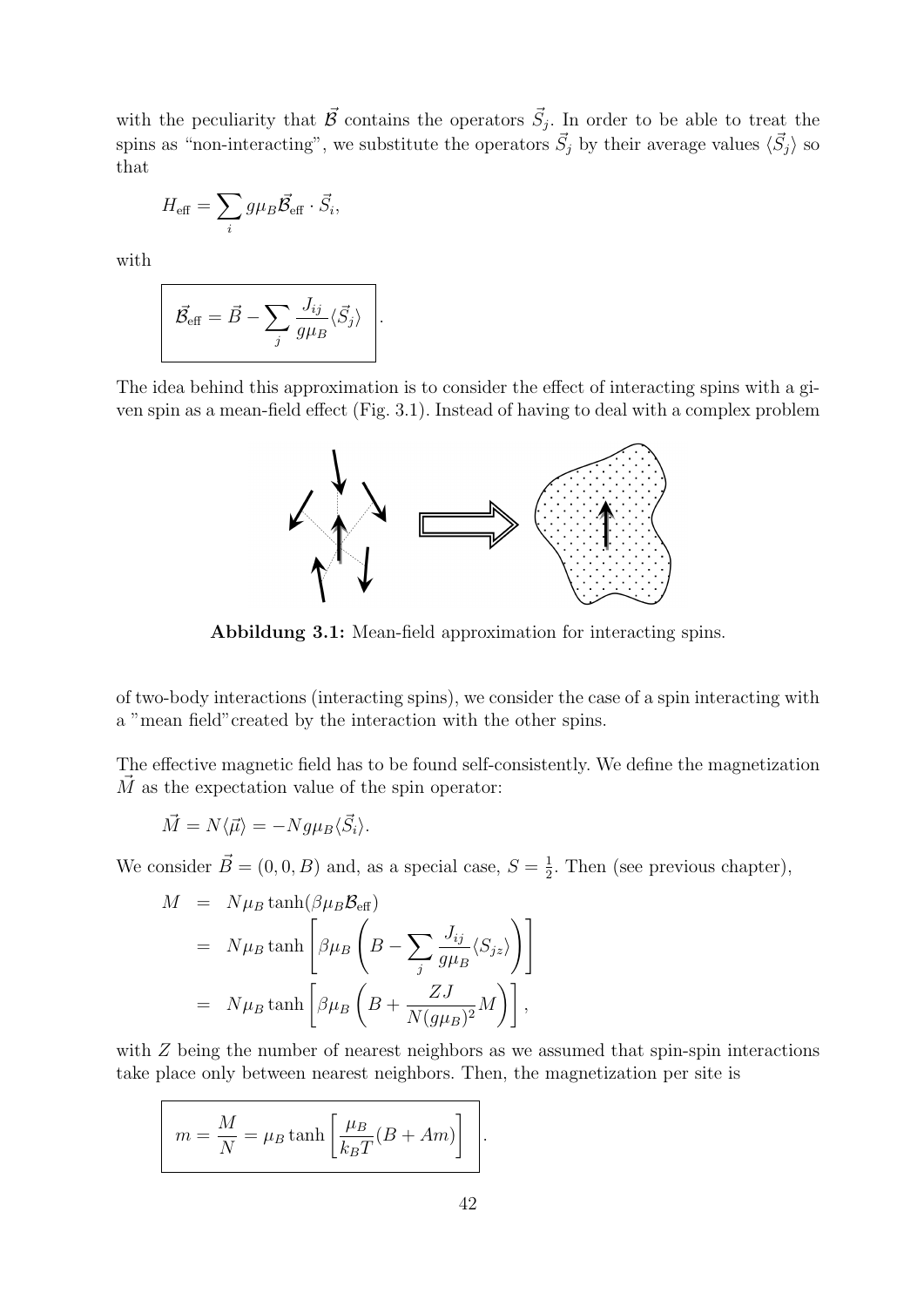This is a self-consistent equation, with

$$
A = \frac{ZJ}{g^2 \mu_B^2}.
$$

Without an external magnetic field, the equation reduces to

*.*

$$
m = \mu_B \tanh\left(\frac{\mu_B A}{k_B T} m\right)
$$

We can solve this equation graphically, as shown in Fig. 3.2. We consider the function



Abbildung 3.2: The self-consistent equation for magnetization solved graphically.

$$
f(x) = \tanh \frac{\mu_B^2 A}{k_B T} x,
$$

and introduce

$$
\frac{1}{a} = \frac{\mu_B^2 A}{k_B T}.
$$

For  $a \ge 1$  there is only one solution  $m = 0$ , but for  $a < 1$  there are three solutions. Fig. 3.2 shows that non-trivial solutions are only possible if the derivative of  $f(x)$  at  $x = 0$  is bigger than 1:

$$
f'(0) > 1,
$$
  
\n
$$
\frac{\mu_B^2 A}{k_B T} \frac{1}{\cosh^2 \frac{\mu_B^2 A}{k_B T} x}\n= \frac{\mu_B^2 A}{k_B T}.
$$

This gives a critical temperature between the solutions  $m = 0$  and  $m \neq 0$ :

$$
k_B T_c = \mu_B^2 A = \frac{ZJ}{g^2}.
$$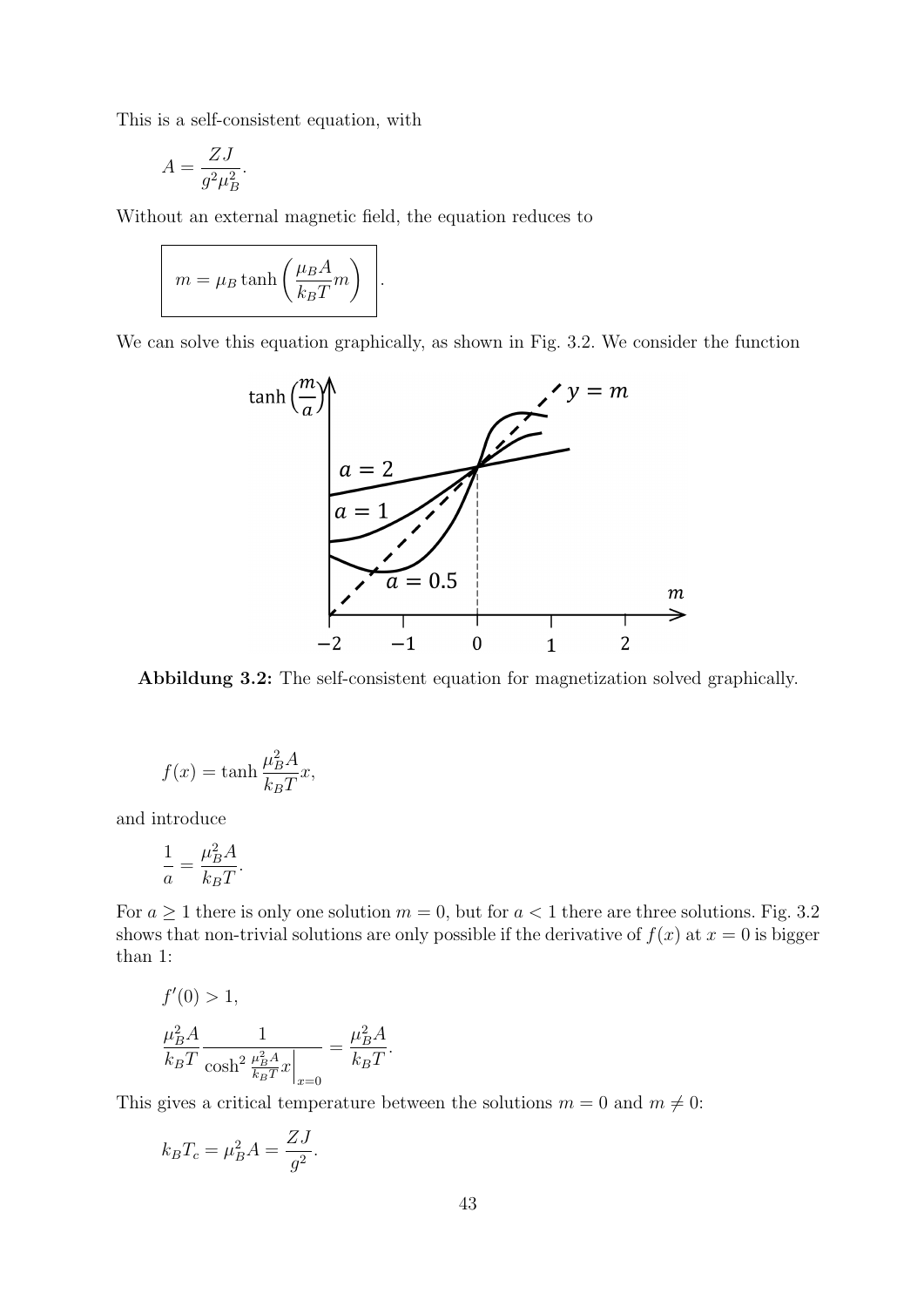$T_c$  is called the Curie temperature. For  $T < T_c$ ,  $m \neq 0$  even though the external magnetic field is zero. The system orders *spontaneously*, which is accompanied by a spontaneous breaking of rotational symmetry. The Heisenberg model is rotationally invariant as  $\vec{S}_i \cdot \vec{S}_j$ is a scalar product. The solution  $m \neq 0$  breaks the rotational symmetry since the system orders in a given direction, in our case, the *z*-direction. *M* is the order parameter of the ferromagnetic phase transition.

The previous calculation was done for spin- $\frac{1}{2}$ . In the case of a system of spins *S*, the critical temperature is given by

$$
k_B T_c = \frac{1}{3} ZJS(S+1) \quad .
$$

#### 3.5.0.1 Behavior near the phase transition

We consider the Taylor expansion of

$$
m = \mu_B \tanh\left(\frac{\mu_B A}{k_B T} m\right)
$$

for small *m*:

$$
\tanh x = x - \frac{1}{3}x^3 + \dots, \quad x \ll 1.
$$

Then,

$$
m = \frac{\mu_B^2 A}{k_B T} m - \frac{1}{3} \frac{\mu_B^4 A^3}{(k_B T)^3} m^3 + \dots
$$

For  $T < T_c$ ,  $m \neq 0$  and  $(T_c = \frac{\mu_B^2 A}{k_B})$ 

$$
1 = \frac{\mu_B^2 A}{k_B T} - \frac{1}{3} \frac{\mu_B^2 A^3}{(k_B T)^3} m^2 + \dots = \frac{T_c}{T} - \frac{1}{3} \left(\frac{T_c}{T}\right)^3 \frac{m^2}{\mu_B^2} + \dots
$$

This equation can be rewritten as

$$
m^2 = 3\mu_B^2 \frac{T^3}{T_c^3} \left(\frac{T_c}{T} - 1\right) \approx 3\mu_B^2 \left(\frac{T}{T_c}\right)^2 \left(1 - \frac{T}{T_c}\right),
$$

which defines the behavior of the order parameter *m* near the phase transition:

$$
m \approx \sqrt{\frac{3\mu_B^2}{T_c}}\sqrt{T_c - T}
$$

This shows that the critical exponent for the magnetization  $\alpha$ , defined as

 $m \sim (T_c - T)^{\alpha},$ 

is

$$
\alpha = \frac{1}{2}
$$

*.*

This value is commonly obtained in the mean-field approximation. We will show that the order parameter in the BCS superconductivity has a similar behavior.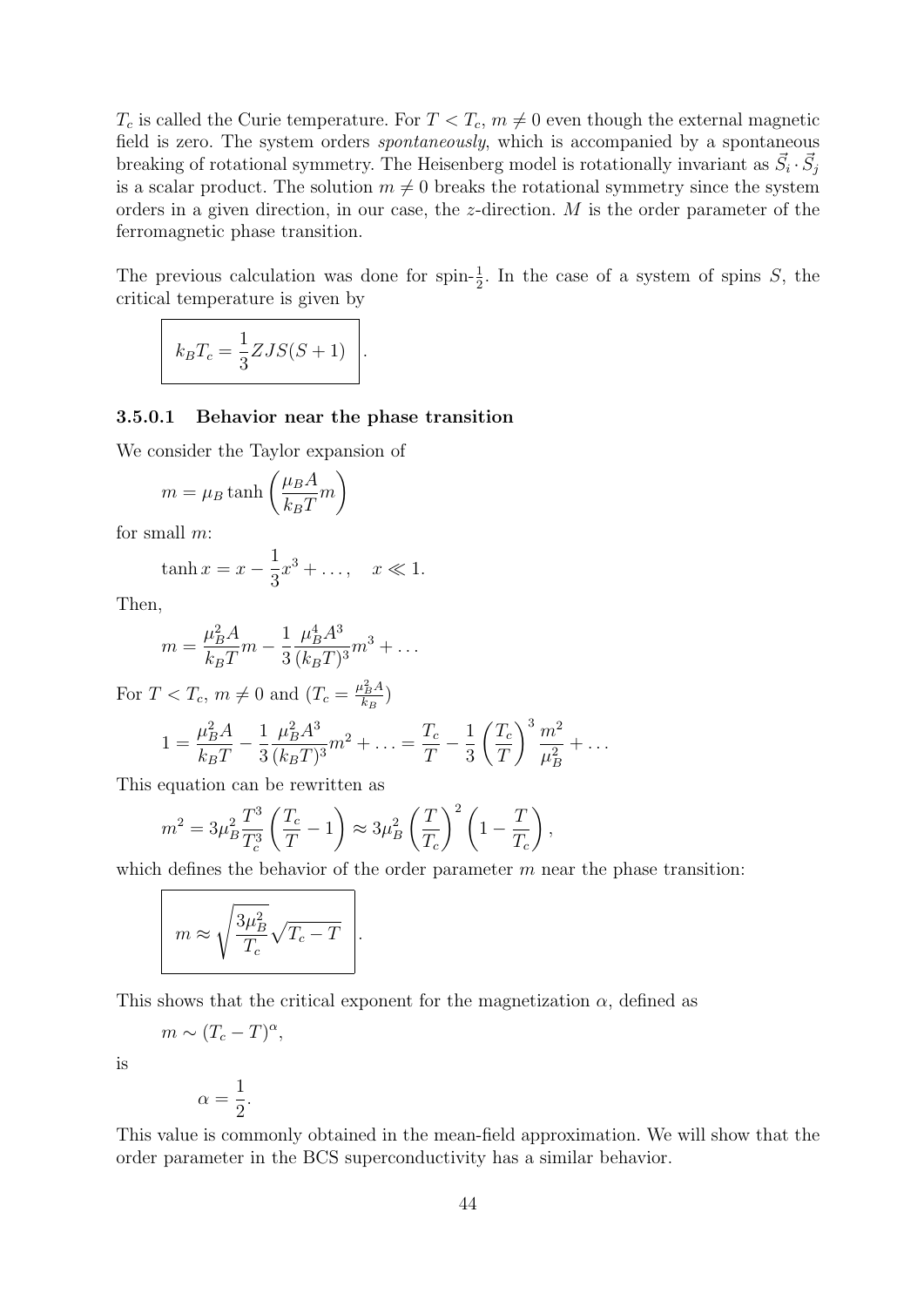

Abbildung 3.3: Magnetization *m* as a function of temperature *T*.

#### 3.5.0.2 Behavior at small temperatures  $T \ll T_c$

Let us write tanh in the following way:

$$
\frac{m}{\mu_B} = \tanh\left(\frac{T_c}{T}\frac{m}{\mu_B}\right) = \frac{1 - e^{-2\frac{T_c}{T}\frac{m}{\mu_B}}}{1 + e^{-2\frac{T_c}{T}\frac{m}{\mu_B}}}.
$$

Then, for  $T \ll T_c$ 

$$
\frac{m}{\mu_B} \approx 1 - e^{-2\frac{T_c}{T} \frac{m}{\mu_B}} \approx 1 - e^{-2\frac{T_c}{T}}.
$$

This result deviates from observations. At small temperatures, the interactions among spins are important and cannot be accounted for in terms of a mean field.

#### 3.5.0.3 Susceptibility in the mean-field approximation

By definition,

$$
\chi = \frac{\partial M}{\partial B} = \frac{\partial M}{\partial \mathcal{B}_{\text{eff}}} \frac{\partial \mathcal{B}_{\text{eff}}}{\partial B} = N \mu_B^2 \beta \frac{1}{\cosh^2 \beta \mu_B \mathcal{B}_{\text{eff}}} \left( 1 + \frac{ZJ}{N(g\mu_B)^2} \frac{\partial M}{\partial B} \right).
$$

For  $T > T_c$ ,  $M = 0$  if  $B \to 0$ . Therefore,  $\mathcal{B}_{\text{eff}} = 0$  and  $\cosh^2 \beta \mu_B \mathcal{B}_{\text{eff}} = 1$ . Then,

*,*

$$
\chi = \frac{N\mu_B^2}{k_B T} \left( 1 + \frac{k_B T_c}{N \mu_B^2} \chi \right),
$$
  

$$
\chi(B = 0) = \frac{N\mu_B^2}{k_B} \frac{1}{T - T_c}
$$

which is the Curie-Weiss law. It should be compared with the Curie law for independent localized spins derived in the previous chapter.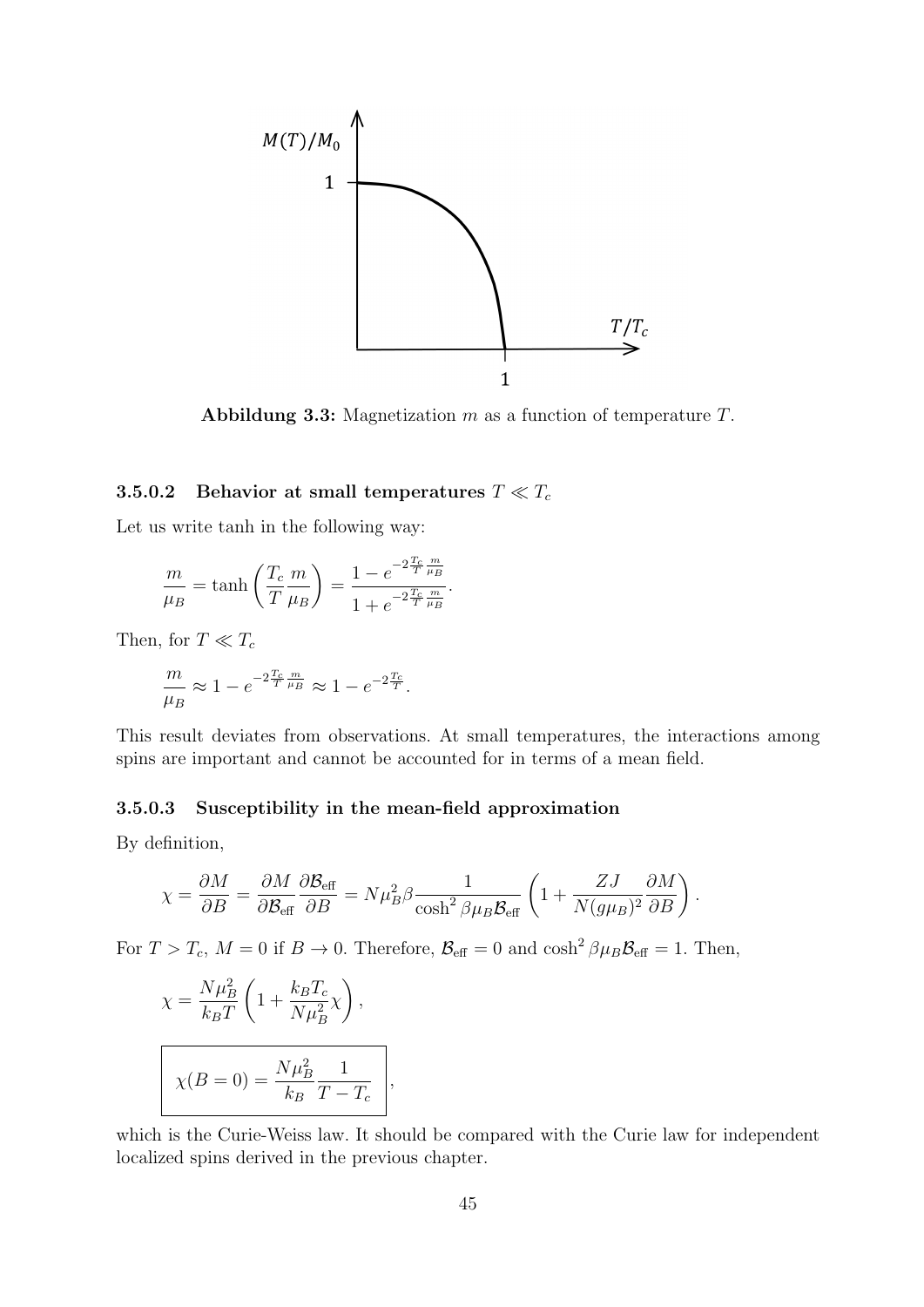## 3.6 Spin wave excitations: magnons

We saw in the previous section that the behavior of magnetization at low temperatures is wrongly described within a mean-field approximation. In order to describe magnetic excitations of a system of interacting spins at low temperatures, we shall introduce in this section the spin-wave theory. We will consider here the ferromagnetic case. Our starting Hamiltonian is the Heisenberg model with nearest neighbor couplings in the presence of a magnetic field:

$$
H = -J\sum_{i}\sum_{\delta}\vec{S}_{i}\cdot\vec{S}_{i+\delta} + g\mu_{B}\sum_{i}\vec{B}\cdot\vec{S}_{i},
$$

where  $J > 0$  and  $\delta$  denotes the nearest neighbors. The wavefunction for the *N*-spin system can be described as

$$
|\Psi\rangle = |S_1,\ldots,S_i,\ldots,S_N\rangle,
$$

with  $S_i = -S, -S + 1, \ldots, +S$ . The ground state  $(T = 0)$  at  $B = 0$  is the ferromagnetic state:

$$
|\Psi_0\rangle = |S, S, \dots, S, \dots, S\rangle = |\uparrow, \uparrow, \dots, \uparrow, \dots, \uparrow\rangle,
$$
  

$$
|\Psi_0\rangle = \prod_i |\uparrow\rangle_i \qquad \text{(for spin-1)}.
$$

The energy of the ground state is

$$
E_0 = -NZJS^2
$$

since

$$
H = J \sum_{i\delta} \vec{S}_i \cdot \vec{S}_{i+\delta} = J \sum_{i\delta} \left\{ S_i^z S_{i+\delta}^z + \frac{1}{2} (S_i^+ S_{i+\delta}^- + S_i^- S_{i+\delta}^+) \right\},
$$
  

$$
S_i^+ S_{i+\delta}^- |\Psi_0\rangle = 0,
$$
  

$$
S_i^z S_{i+\delta}^z |\Psi_0\rangle = \frac{1}{4} |\Psi_0\rangle,
$$

and therefore

$$
H|\Psi_0\rangle = -\frac{1}{4}JZN|\Psi_0\rangle = E_0|\Psi_0\rangle.
$$

We consider now a local spin excitation on the ground state:

$$
\uparrow\ \uparrow\ \uparrow\ \downarrow\ \uparrow\ \uparrow\ \uparrow
$$

which, for a general spin *S*, corresponds to a wavefunction

$$
|\Psi_j\rangle = |S, S, \dots, S, \underbrace{S-1}_{j}, S, \dots, S\rangle.
$$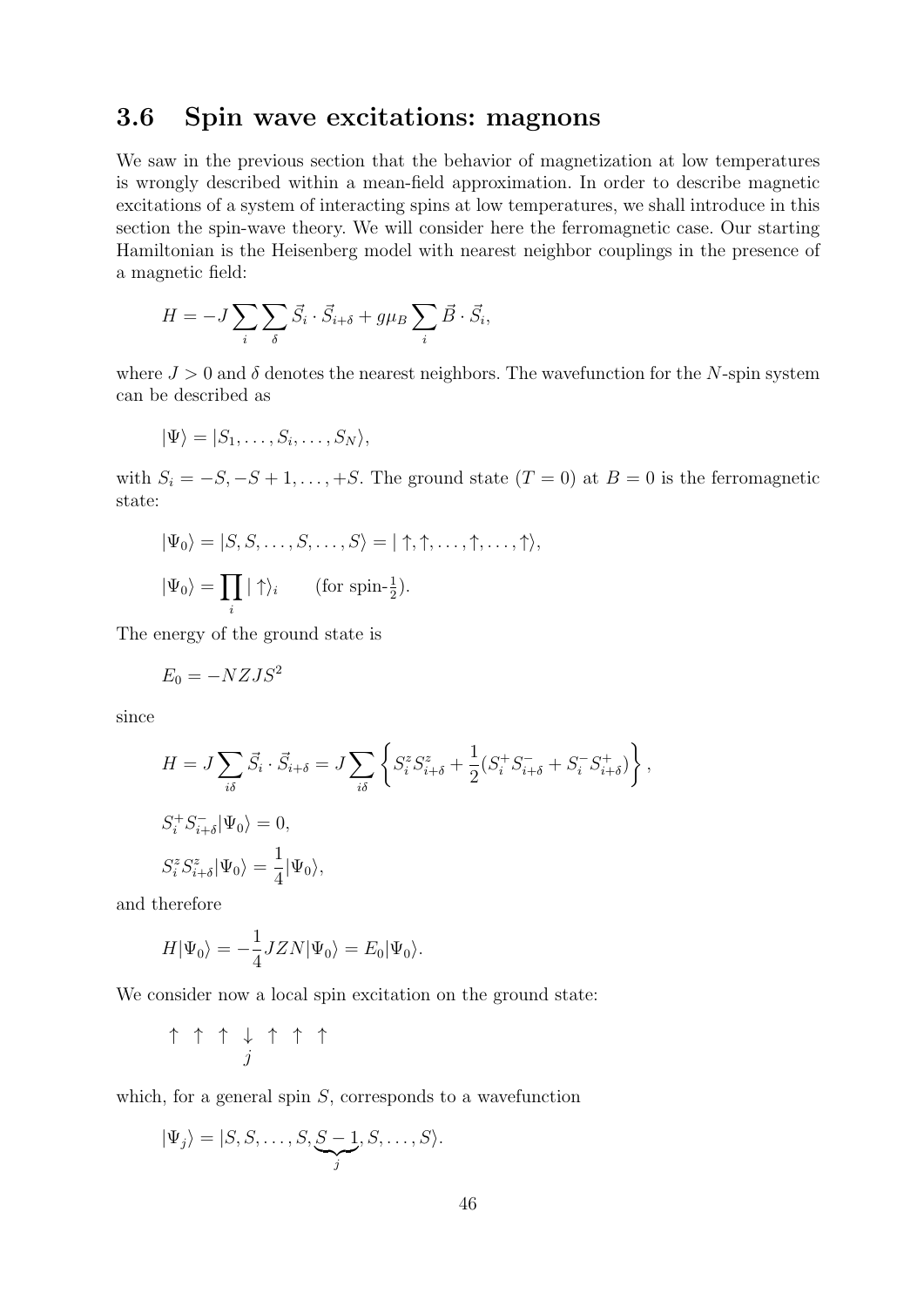This state is not anymore an eigenstate of the Heisenberg Hamiltonian since the terms  $S_j^+ S_{j+\delta}^-$  propagate the local excitation further.  $|\Psi_j\rangle$  is only an eigenstate of the Ising model but not of the Heisenberg model. In order to take into account the propagation of the local spin excitation in the Heisenberg model, we introduce the plane wave state

$$
|\Psi_{\vec{q}}\rangle = \frac{1}{\sqrt{N}} \sum_{j} e^{i\vec{q}\vec{R}_j} |\Psi_j\rangle \Bigg|,
$$

also called the one-magnon state. We will show that this is an eigenstate of the ferromagnetic Heisenberg Hamiltonian. We first show that

$$
H|\Psi_j\rangle=-J\left[(NZS^2-2ZS)|\Psi_j\rangle+2S\sum_{\delta}|\Psi_{j+\delta}\rangle\right],
$$

which follows from the following considerations:

$$
\sum_{i} S_{i}^{z} S_{i+\delta} | S, S, \dots, S-1, \dots, S \rangle
$$
  
= 
$$
[(N - Z - 1)ZS^{2} + Z(Z - 1)S^{2} + 2ZS(S - 1)] |\Psi_{j}\rangle
$$
  
= 
$$
(NZS^{2} - 2ZS)|\Psi_{j}\rangle,
$$
  

$$
\sum_{i\delta} \left\{ S_{i}^{+} S_{i+\delta}^{-} + S_{i}^{-} S_{i+\delta}^{+} \right\} | S, S, \dots, S - 1, \dots, S \rangle
$$
  
= 
$$
[S(S + 1) - S(S - 1)] \sum_{\delta} |\Psi_{j-\delta}\rangle + [S(S + 1) - S(S - 1)] \sum_{\delta} |\Psi_{j-\delta}\rangle
$$
  
= 
$$
4S \sum_{\delta} |\Psi_{j+\delta}\rangle,
$$

where we used

$$
S^{-}|S,m\rangle = \sqrt{S(S+1) - m(m-1)}|S,m-1\rangle, S^{+}|S,m\rangle = \sqrt{S(S+1) - m(m+1)}|S,m+1\rangle;
$$

then,

$$
H|\Psi_j\rangle = -J\left[ (NZS^2 - 2ZS)|\Psi_j\rangle + 2S\sum_{\delta} |\Psi_{j+\delta}\rangle \right]
$$

and

$$
H|\Psi_{\vec{q}}\rangle = \frac{1}{\sqrt{N}} \sum_{j} e^{i\vec{q}\vec{R}_{j}} \left[ -J(NZS^{2} - 2ZS)|\Psi_{j}\rangle - 2SJ \sum_{\delta} |\Psi_{j+\delta}\rangle \right]
$$
  
= 
$$
-J(NZS^{2} - 2ZS)|\Psi_{\vec{q}}\rangle - 2SJ \frac{1}{\sqrt{N}} \sum_{j\delta} e^{i\vec{q}(\vec{R}_{j} + \vec{\delta})} |\Psi_{j+\delta}\rangle e^{-i\vec{q}\vec{\delta}}
$$
  
= 
$$
\left[ -J(NZS^{2} - 2ZS) - 2SZ \sum_{\delta} e^{-i\vec{q}\vec{\delta}} \right] |\Psi_{\vec{q}}\rangle.
$$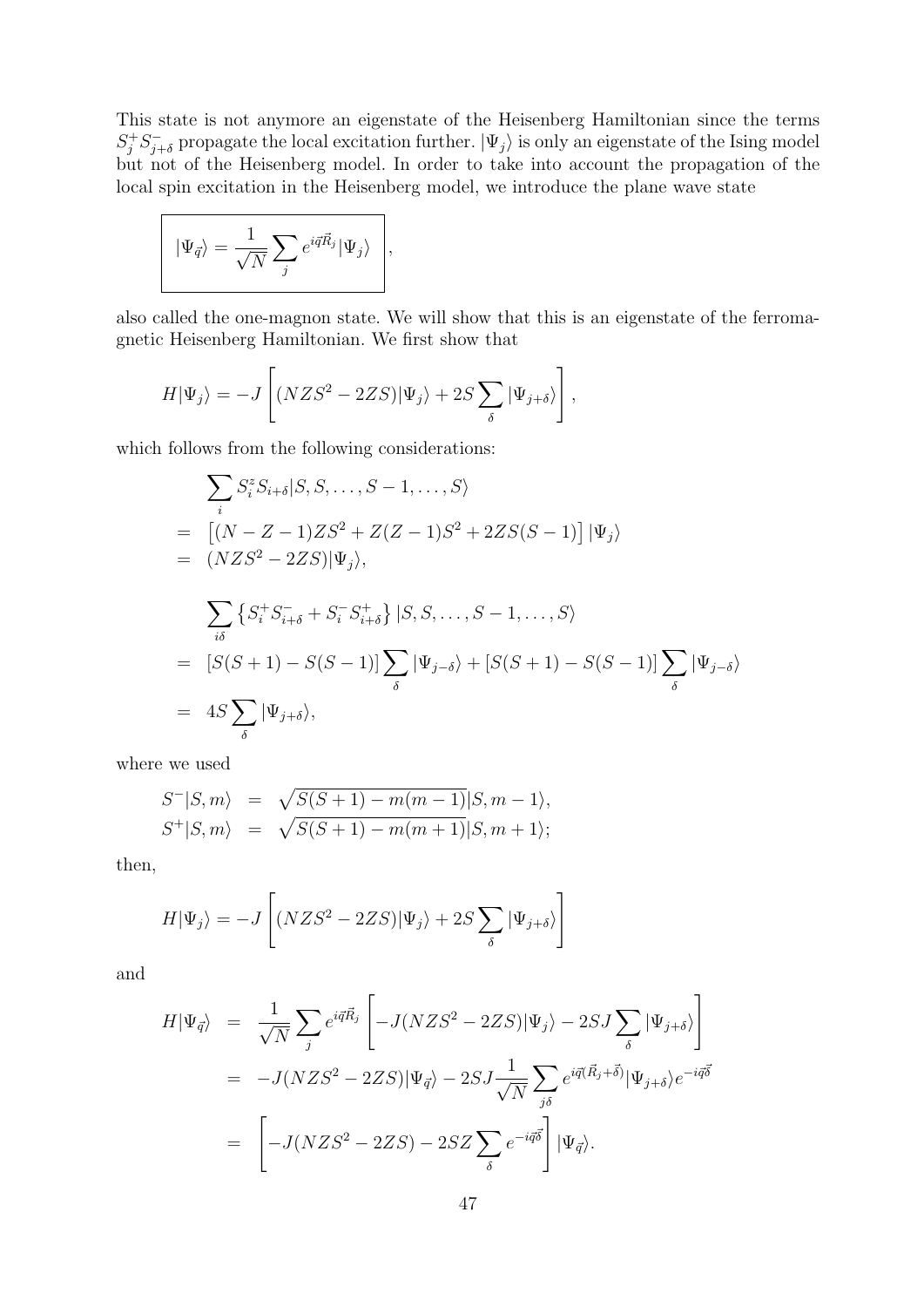$|\Psi_{\vec{q}}\rangle$  are indeed eigenstates of *H*:

$$
H|\Psi_{\vec{q}}\rangle = (E_0 + E_{\vec{q}})|\Psi_{\vec{q}}\rangle,
$$

with

$$
E_{\vec{q}} = 2S\left(ZJ - J\sum_{\delta} e^{-i\vec{q}\vec{\delta}}\right).
$$

The one-magnon spectrum  $E_{\vec{q}}$  does not have an energy gap:  $E_{\vec{q}} \stackrel{q \to 0}{\longrightarrow} E_0$ . This is a special case of the Goldstone theorem, which states that all systems with a broken continuous symmetry have gapless excitations, the so-called *Goldstone modes*. The continuous symmetry broken here is the spin rotational symmetry.



Abbildung 3.4: Representation of a spin wave.

For phononic excitations, breaking of translational invariance creates gapless excitations, which are acoustic phonons.

## 3.7 Quantization of spin waves

In order to characterize the magnon excitations, we can either remain in the spin space or choose a different representation for these excitations. The disadvantage of working in spin space is connected with the spin commutation relations:

$$
[S^{\alpha}, S^{\beta}] = i\epsilon_{\alpha\beta\gamma} S^{\gamma}.
$$

We can substitute the spin operators by Bose operators such that all commutation relations are preserved. Formally, the Heisenberg spin Hamiltonian will be reformulated in terms of a Hamilton operator of interacting bosons.

Instead of being described by its *z* component, the spin state on a site can be described by the quantum number *m*:

$$
m=-S,\ldots,+S.
$$

Here, *m* is the azimuthal quantum number and not the magnetization. We introduce the "occupation" number *n*:

$$
n=0,\ldots,2S,
$$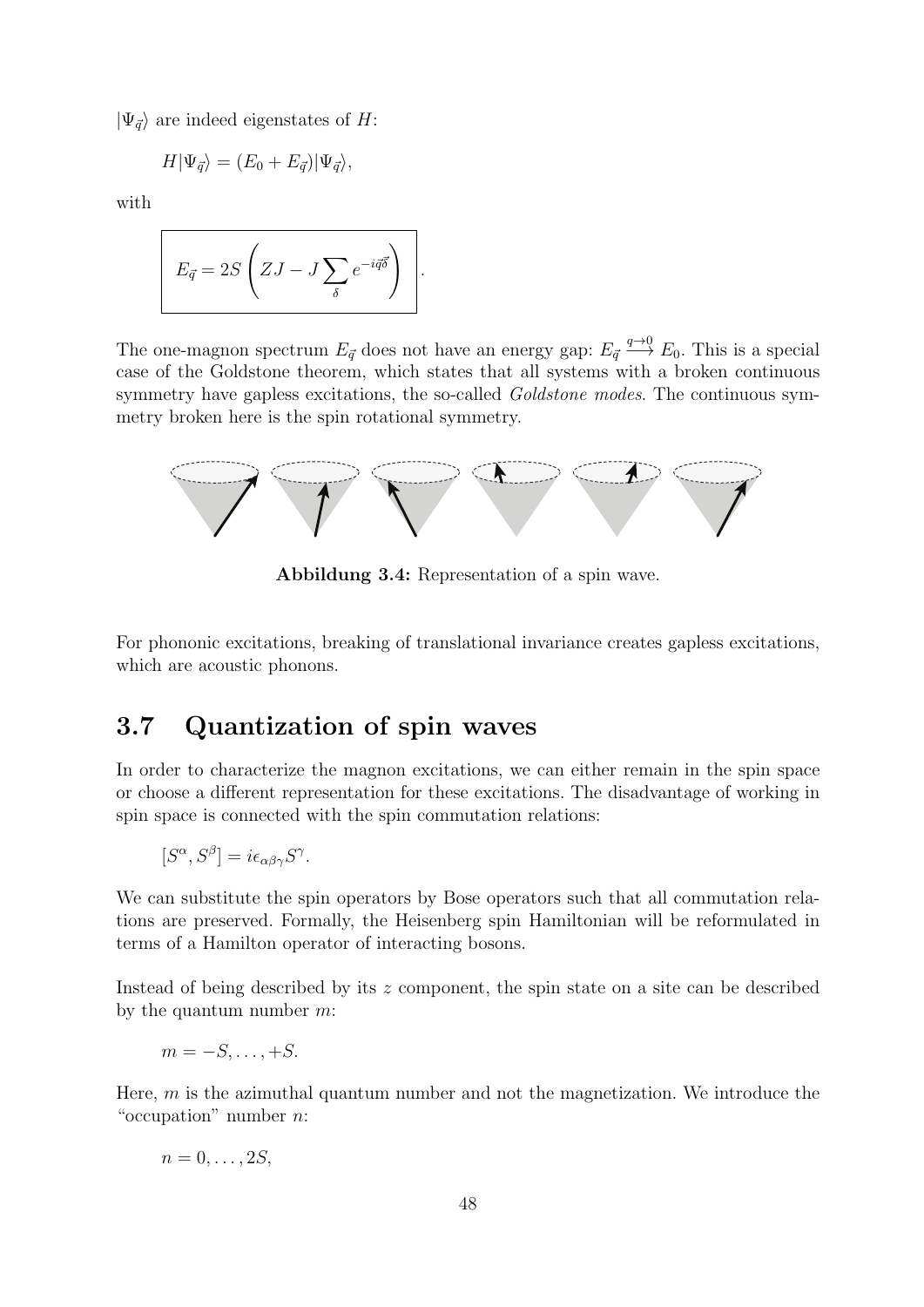such that  $m = +S$  corresponds to  $n = 0$  and, in general,  $n = S - m$ . Then,

$$
S^{+}|n\rangle = S^{+}|S,m\rangle = \sqrt{S(S+1) - m(m+1)}|S,m+1\rangle
$$
  
=  $\sqrt{S^{2} + S - n^{2} + 2Sn - S^{2} + n - S}|S,m+1\rangle$   
=  $\sqrt{2S + 1 - n}\sqrt{n}|n-1\rangle$ 

and

$$
S^{-}|n\rangle = \sqrt{2S - n\sqrt{n+1}}|n+1\rangle,
$$
  
\n
$$
S^{z}|n\rangle = m|S,m\rangle = (S - n)|S,m\rangle = S|n\rangle - n|n\rangle.
$$

#### 3.7.0.1 Holstein-Primakoff transformation

We define the bosonic creation and annihilation operators via

$$
a|n\rangle = \sqrt{n}|n-1\rangle,
$$
  
\n
$$
a^{\dagger}|n\rangle = \sqrt{n+1}|n+1\rangle,
$$
  
\n
$$
a^{\dagger}a|n\rangle = n|n\rangle,
$$

with  $[a, a^{\dagger}] = 1$ , and consider the canonical transformation

$$
S^{+} = \sqrt{2S} \sqrt{1 - \frac{a^{\dagger}a}{2S}} a
$$

$$
S^{-} = \sqrt{2S} a^{\dagger} \sqrt{1 - \frac{a^{\dagger}a}{2S}}
$$

$$
S^{z} = S - a^{\dagger}a
$$

This transformation is canonical since the spin commutation relations are preserved:

$$
[S_i^+, S_i^-] = 2S_i^z, \qquad [S_i^-, S_i^z] = S_i^-, \qquad [S_i^+, S_i^z] = -S_i^+.
$$

For instance, the first relation can be confirmed in the following way:

$$
[S^+, S^-]|n\rangle = S^+S^-|n\rangle - S^-S^+|n\rangle = 2(S-n)|n\rangle \equiv 2S_i^z|n\rangle.
$$

Then, in terms of the newly introduced operators, the Heisenberg Hamiltonian is written as

$$
H = -J \sum_{i} \sum_{\delta i} \left[ S \left( \sqrt{1 - \frac{a_i^{\dagger} a_i}{2S}} a_i a_{i+\delta}^{\dagger} \sqrt{1 - \frac{a_{i+\delta}^{\dagger} a_{i+\delta}}{2S}} + a_i^{\dagger} \sqrt{1 - \frac{a_i^{\dagger} a_i}{2S}} \sqrt{1 - \frac{a_{i+\delta}^{\dagger} a_{i+\delta}}{2S}} a_{i+\delta} \right) + (S - a_i^{\dagger} a_i)(S - a_{i+\delta}^{\dagger} a_{i+\delta}) \right]
$$
\n(3.1)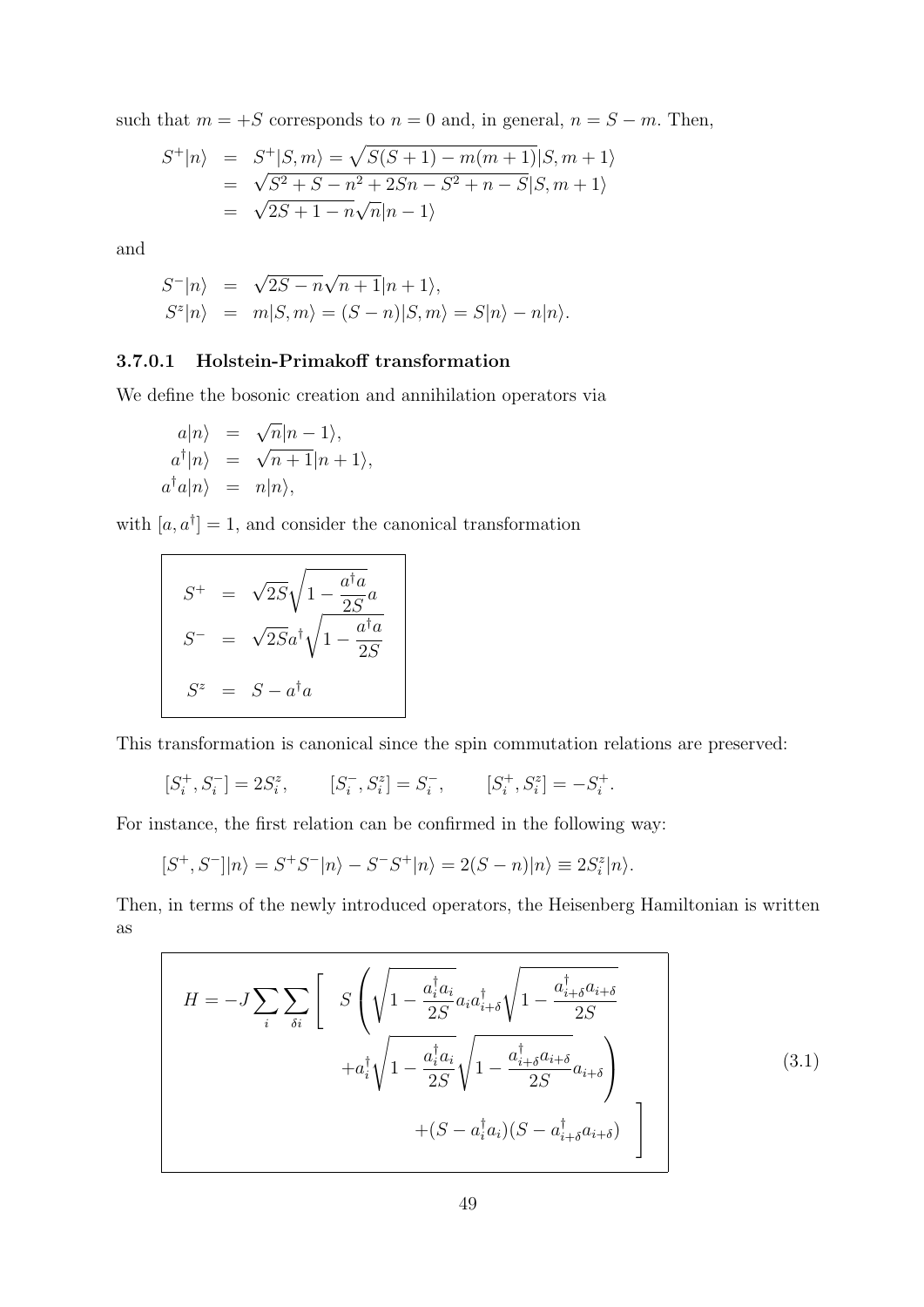Here,  $a_i$  and  $a_i^{\dagger}$  obey

$$
[a_i, a_j^{\dagger}] = \delta_{ij},
$$
  $[a_i, a_j] = [a_i^{\dagger}, a_j^{\dagger}] = 0.$ 

These Bose operators describe spin wave excitations that are *quantized*, called magnons. The ground state of (3.1) corresponds to the state without magnons

$$
|0,0,\ldots,0\rangle,
$$

and the ground state energy is

$$
E_0 = -JNZS^2.
$$

*Magnons* are quasiparticles that describe excitations of a spin system. They do not fulfill the particle conservation principle.

We obtained a Hamiltonian that is not simpler than the initial spin Hamiltonian due to the square roots in the definition of  $a^{\dagger}$  and a. Therefore, we consider an approximation where all terms that are quadratic or higher in the particle number operators are neglected. With that, we get a linearized magnon Hamiltonian operator:

$$
H \approx -J\sum_{i}\sum_{\delta} S(a_i^{\dagger}a_{i+\delta} + a_{i+\delta}^{\dagger}a_i - a_{i+\delta}^{\dagger}a_{i+\delta} - a_i^{\dagger}a_i) - JNZS^2
$$

This approximation neglects the magnon-magnon interaction and therefore one deals here with non-interacting bosons. Through this approximation, the Hilbert space of possible states changes: the spin Hamiltonian operator has 2*S*+1 states per site while the linearized magnon Hamiltonian operator has  $n \to \infty$  states per site (there is no limit for excitations). That's why the linearization makes sense only at small temperatures.

The Hamiltonian (3.1) can be diagonalized by considering the Fourier transformation

$$
a_i = \frac{1}{\sqrt{N}} \sum_{\vec{q}} e^{i\vec{q}\vec{R}} a_{\vec{q}},
$$
  

$$
a_i^{\dagger} = \frac{1}{\sqrt{N}} \sum_{\vec{q}} e^{-i\vec{q}\vec{R}_i} a_{\vec{q}}^{\dagger}.
$$
 (3.2)

Then,

$$
H - E_0 = -J \sum_{i} \sum_{\delta} S \frac{1}{N} \sum_{\vec{q}, \vec{q}'} \left( e^{-i\vec{q}\vec{R}_i} e^{i\vec{q}'(\vec{R}_i + \vec{\delta})} \right. \\
\left. + e^{i\vec{q}'(\vec{R}_i + \vec{\delta})} - e^{i(\vec{q}' - \vec{q})(\vec{R}_i + \vec{\delta})} - e^{i(\vec{q}' - \vec{q})\vec{R}_i} \right) a_{\vec{q}}^{\dagger} a_{\vec{q}} \\
= -JS \sum_{\vec{q}} \sum_{\vec{\delta}} \left( e^{i\vec{q}\vec{\delta}} + e^{-i\vec{q}\vec{\delta}} - 2 \right) a_{\vec{q}}^{\dagger} a_{\vec{q}} \\
= \sum_{\vec{q}} E_{\vec{q}} a_{\vec{q}}^{\dagger} a_{\vec{q}},
$$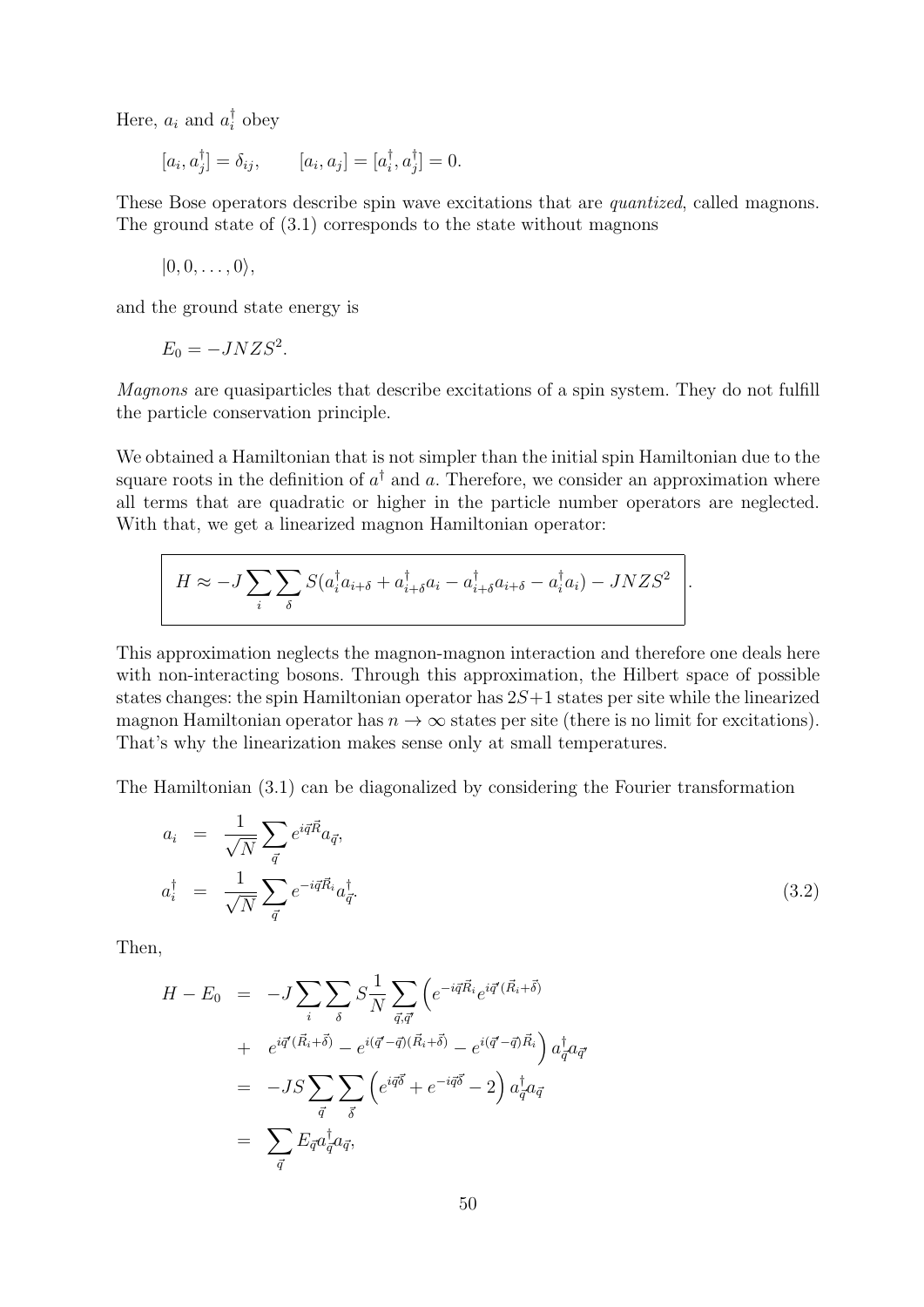with

$$
E_{\vec{q}} = 2JS \left( Z - \sum_{\vec{\delta}} \cos \vec{q} \vec{\delta} \right).
$$

The diagonalized Hamiltonian (3.1) looks very similar to the diagonalized Hamiltonian for phonons, but the magnon dispersion for a ferromagnetic system is quadratic in  $\delta$ :

$$
\cos(\vec{q}\vec{\delta}) \approx 1 - \frac{(\vec{q}\vec{\delta})^2}{2}
$$
  
\n
$$
\Rightarrow E_{\vec{q}} \approx JS \sum_{\vec{\delta}} (\vec{q}\vec{\delta})^2 = 2JSa^2q^2,
$$
\n(3.3)

with *a* being the lattice constant. Please, note the difference with respect to the corresponding result for an antiferromagnetic system, where the dependence is linear.

Now, we can calculate the thermodynamic properties of the system. The internal energy is given by

$$
U = \sum_{\vec{q}} \frac{E_{\vec{q}}}{e^{\frac{E_{\vec{q}}}{k_B T}} - 1} \approx \frac{V}{(2\pi\hbar)^3} \int d^3q \frac{2JSa^2q^2}{e^{\frac{2JSa^2q^2}{k_B T}} - 1}.
$$

Out of this integral, one obtains the low-temperature temperature dependence of *U*

$$
U \sim T^{5/2}
$$

and of the specific heat

$$
\frac{\partial U}{\partial T} \sim T^{3/2} \quad .
$$

For the magnetization, we get

$$
M = -g\mu_B \sum_i \langle S_i^z \rangle = -g\mu_B \sum_i \left( \langle a_i^\dagger a_i \rangle - S \right)
$$
  

$$
= g\mu_B \left( NS - \sum_i \langle a_i^\dagger a_i \rangle \right)
$$
  

$$
= g\mu_B \left( NS - \sum_{\vec{q}} \langle a_{\vec{q}}^\dagger a_{\vec{q}} \rangle \right),
$$
  

$$
\sum_{\vec{q}} \langle a_{\vec{q}}^\dagger a_{\vec{q}} \rangle \sim \int dq \frac{q^2}{e^{E_{\vec{q}}/k_B T} - 1} \sim T^{3/2}.
$$

Then,

$$
\frac{m}{\mu_B} = \frac{M}{Nm_B} = gS - AT^{3/2} = \boxed{1 - AT^{3/2}},
$$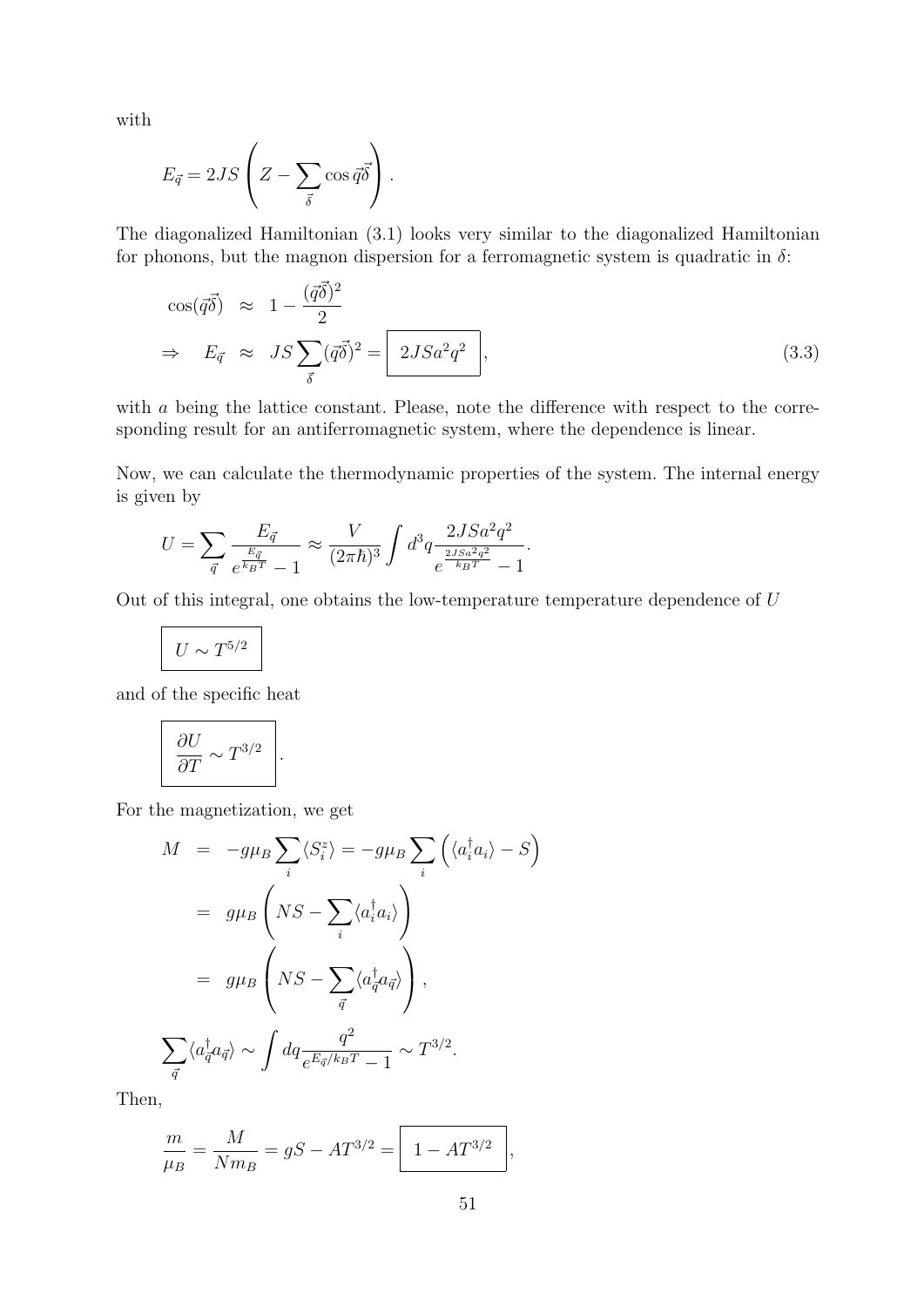which agrees with experimental observations at small temperatures.

The description of excitations in an antiferromagnetic spin system is considered in the presentation. We shall consider now *itinerant magnetism*.

# 3.8 Itinerant magnetism

Itinerant magnetism occurs in 3*d* systems (systems that contain atoms with partially filled 3*d* electronic shells), like Fe, Co or Ni. There, collective magnetism of itinerant electrons is possible due to the Coulomb interaction and Pauli principle.

As a model for itinerant electrons with Coulomb repulsion, we consider the Hubbard model

$$
H = \sum_{\vec{k},\sigma} \varepsilon_{\vec{k}} c_{\vec{k}\sigma}^{\dagger} c_{\vec{k}\sigma} + U \sum_{i} c_{i\uparrow}^{\dagger} c_{i\uparrow} c_{i\downarrow}^{\dagger} c_{i\downarrow}
$$
  

$$
= \sum_{i,\sigma} \sum_{\mathbf{n},\mathbf{n},\delta} t c_{i\sigma}^{\dagger} c_{i+\delta,\sigma} + U \sum_{i} c_{i\uparrow}^{\dagger} c_{i\uparrow} c_{i\downarrow}^{\dagger} c_{i\downarrow},
$$

where

$$
c_{i\sigma} = \frac{1}{\sqrt{N}} \sum_{\vec{k}} e^{i\vec{k}\vec{R}_i} c_{\vec{k}\sigma}, \qquad c_{i\sigma}^{\dagger} = \frac{1}{\sqrt{N}} \sum_{\vec{k}} e^{-i\vec{k}\vec{R}_i} c_{\vec{k}\sigma}^{\dagger}
$$

and

$$
\varepsilon_{\vec{k}} = t \sum_{\text{n.n. }\delta} e^{i\vec{k}\vec{\delta}} = 2t(\cos k_x a + \cos k_y a + \cos k_z a)
$$

for a cubic lattice. In the presence of a magnetic field, the Hamiltonian becomes

$$
H = \sum_{\vec{k},\sigma} (\varepsilon_{\vec{k}} + g\mu_B B\sigma) c_{\vec{k}\sigma}^{\dagger} c_{\vec{k}\sigma} + U \sum_i c_{i\uparrow}^{\dagger} c_{i\uparrow} c_{i\downarrow}^{\dagger} c_{i\downarrow}
$$

In order to treat the problem, we can consider the following mean-field approximation:

$$
H_{\text{eff}} = \sum_{\vec{k}} \left( \varepsilon_{\vec{k}} - \mu_B B + U \langle c_{i\uparrow}^{\dagger} c_{i\uparrow} \rangle \right) c_{\vec{k}\downarrow}^{\dagger} c_{\vec{k}\downarrow} + \sum_{\vec{k}} \left( \varepsilon_{\vec{k}} + \mu_B B + U \langle c_{i\downarrow}^{\dagger} c_{i\downarrow} \rangle \right) c_{\vec{k}\uparrow}^{\dagger} c_{\vec{k}\uparrow} - U \sum_{i} \langle c_{i\uparrow}^{\dagger} c_{i\uparrow} \rangle \langle c_{i\downarrow}^{\dagger} c_{i\downarrow} \rangle,
$$